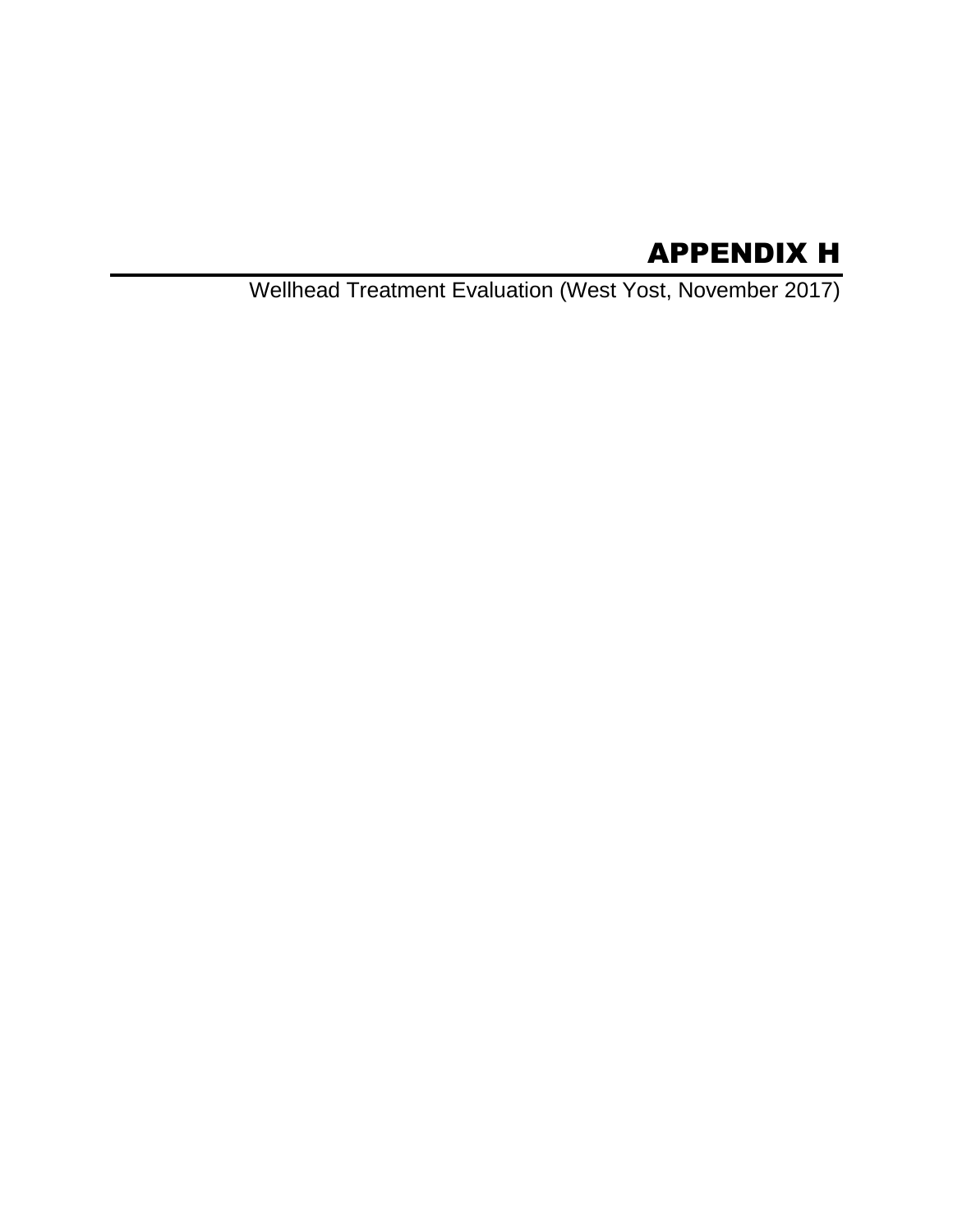



Project No.: 418-02-14-36.133

SENT VIA: EMAIL

# **TECHNICAL MEMORANDUM**

TO: Tamorah Bryant, PE

CC: Jim Alves, PE Miguel Alvarez, PE

FROM: Craig Thompson, PE, BCEE, RCE #44224

REVIEWED BY: Gerry Nakano, PE, RCE #29524

SUBJECT: Wellhead Treatment Evaluation

# **INTRODUCTION**

The City of Modesto (City) has a number of wells with elevated levels of contaminants that either would require treatment if used to provide potable supply, or may require treatment in the future to meet regulatory maximum contaminant levels (MCLs). The particular groundwater contaminants of interest considered in this evaluation (as determined and provided to West Yost by City staff) include hexavalent chromium, nitrate, manganese, strontium, uranium and arsenic. The purpose of this memorandum is to evaluate the range of wellhead treatment options available for removal of these contaminants and recommend which processes would best suit wellhead treatment applications at the City's wells.

# **SUMMARY OF REGULATORY REQUIREMENTS**

The regulatory requirements for the six contaminants of interest are summarized in Table 1 below. Five of the six contaminants have primary or secondary MCLs, one, strontium, does not. However, strontium has been identified by the United States Environmental Protection Agency (USEPA) for future regulatory action (USEPA, 2014a).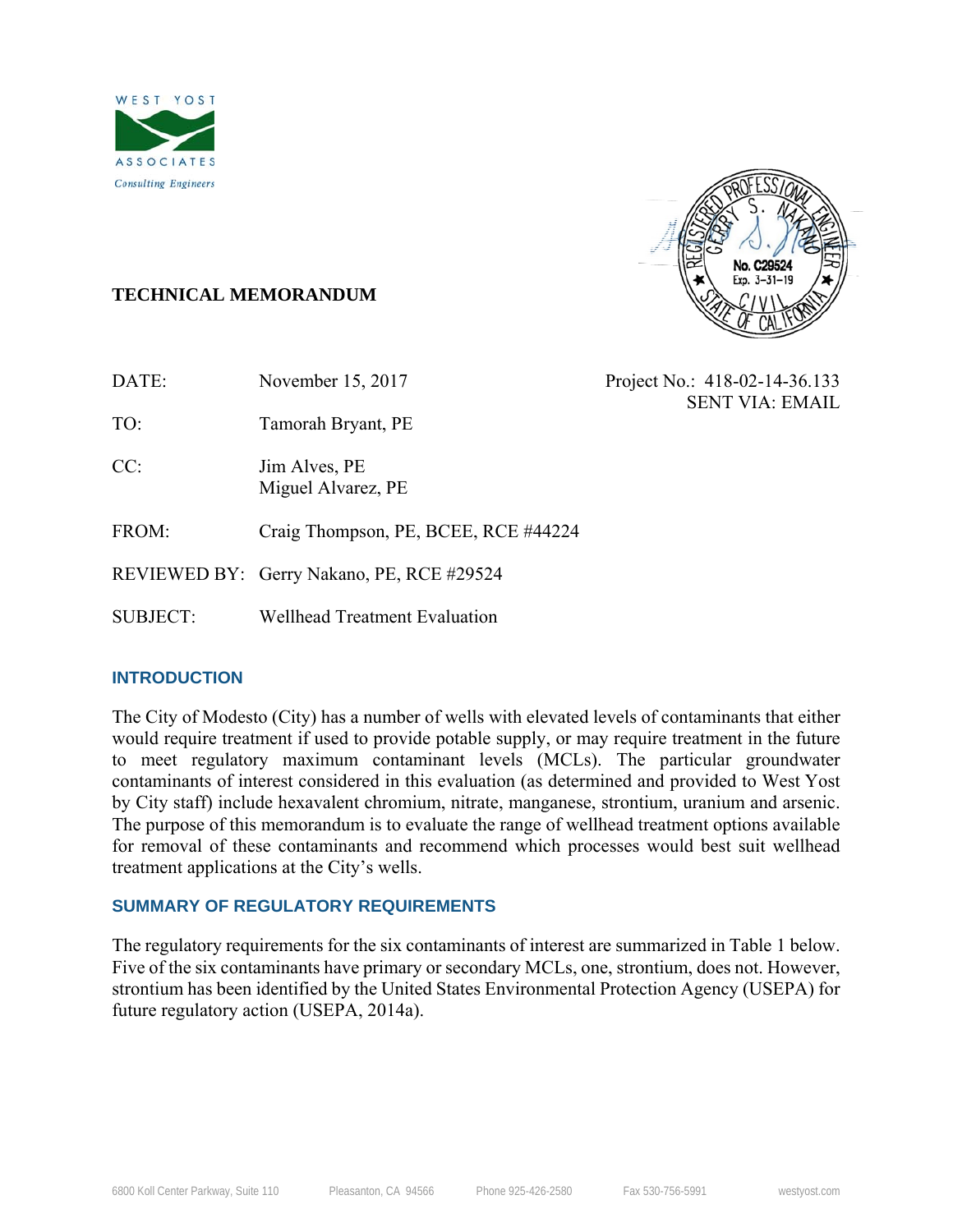| <b>Table 1. Summary of Regulatory Requirements</b>                       |                               |             |                                                                     |  |  |
|--------------------------------------------------------------------------|-------------------------------|-------------|---------------------------------------------------------------------|--|--|
|                                                                          |                               |             |                                                                     |  |  |
| <b>Hexavalent Chromium</b>                                               | $0.010$ mg/L                  |             | California MCL. There is no Federal MCL for<br>hexavalent chromium. |  |  |
| Manganese                                                                |                               | $0.05$ mg/L | SMCLs are binding in the state of California.                       |  |  |
| <b>Nitrate</b>                                                           | 45 mg/L as<br>NO <sub>3</sub> |             |                                                                     |  |  |
| Strontium                                                                |                               |             | Identified by USEPA for future regulatory action.                   |  |  |
| Uranium                                                                  | 20 pCi/L                      |             | California MCL. The Federal MCL is 30 µg/L.                         |  |  |
| $0.10$ mg/L<br>Arsenic<br>Federal MCL is also 10 µg/L.<br>$(10 \mu g/L)$ |                               |             |                                                                     |  |  |
| SMCL = secondary maximum contaminant limit                               |                               |             |                                                                     |  |  |

#### Hexavalent Chromium

Chromium (Cr) is a metallic ion that occurs naturally with iron, though usually in much smaller concentrations. Chromium is typically in a reduced (cationic) state as either trivalent or hexavalent chromium. Cr(III) will complex with inorganic and organic compounds that usually have low solubility—chromium hydroxide (Cr(OH)3) is a typical form. The trivalent form will quickly convert to the hexavalent form in the presence of oxygen; Cr(VI) occurs primarily as the anion chromate  $(CrO<sub>4</sub><sup>-2</sup>)$ . Cr(III) is necessary in trace amounts for natural biological processes in the body and is considered a nutrient. Cr(VI) has been shown to cause cancer in animals and is considered a likely human carcinogen (NIH, 2010). The federal MCL for total Cr in drinking water is 0.1 mg/L. The new California MCL for Cr(VI) is 0.010 mg/L.

#### Manganese

Manganese (Mn) occurs naturally in many portions of the Central Valley groundwater basin. Manganese concentrations in individual wells are typically stable, although concentrations among different wells within an aquifer can vary greatly (Tobiason et al., 2008). Manganese is regulated with a secondary maximum contaminant limit (SMCL) to address issues of aesthetics. Elevated manganese can cause discoloration and staining. The California State Water Resources Control Board Division of Drinking Water (DDW, formerly in the California Department of Public Health) has also established a health-based drinking water notification level (NL) of 0.5 mg/L. While Federal SMCLs are guidelines at the Federal level, in California, SMCLs are enforceable. Utility experience indicates that adverse public reaction often begins to occur when Mn levels approach or exceed 0.02 mg/L (pp. 155; Tobiason et al., 2008).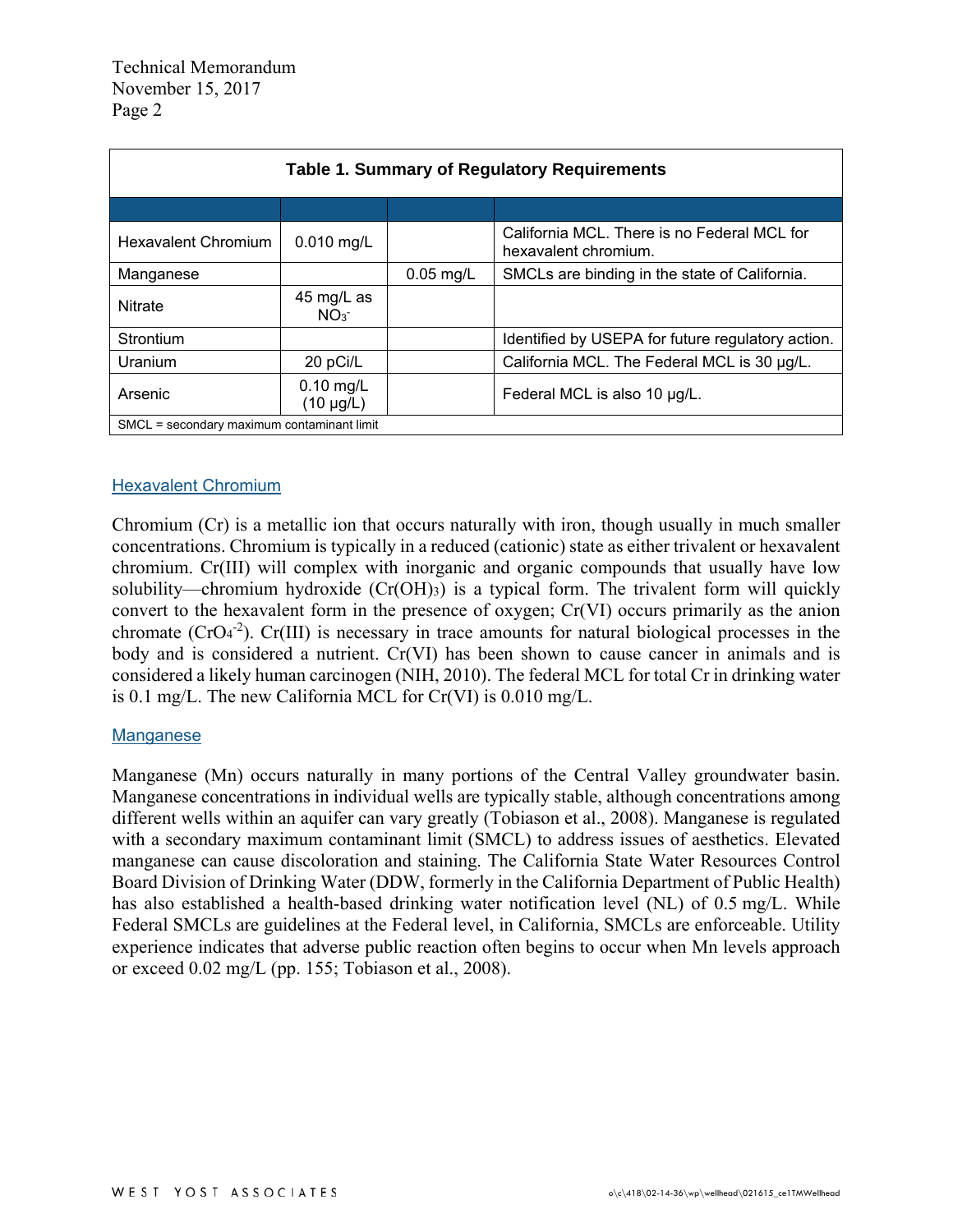#### **Nitrate**

The major sources of nitrates in drinking water are runoff from long-term fertilizer use, leakage from septic tanks, sewage, and erosion of natural deposits. In the historically agricultural Central Valley of California, contamination from agricultural sources is the largest contributor (Viers et al., 2012). The main concern from elevated nitrate exposure is "blue baby syndrome" in infants and fetuses−nitrate will interfere with oxygen uptake by hemoglobin, this can be life-threatening in young children. Long-term exposure to elevated levels can also cause rashes and other adverse health effects. The Federal and State MCL for nitrate is 45 mg/L as nitrate (NO3 - ), which is approximately equivalent to 10 mg/L as nitrogen (N).

#### **Strontium**

Naturally occurring strontium is released into fresh water from geologic weathering associated with sedimentary rocks such as gypsum, anhydrite, rock salt, limestone, and dolomite, as well as shales and sandstones (pp. 7, AWWA,  $2014<sup>1</sup>$ ). Strontium exists in two cationic oxidation states,  $Sr<sup>0</sup>$  and  $Sr<sup>+2</sup>$  and has 16 known isotopes. The predominant naturally occurring species of strontium are Sr-84, Sr-86, Sr-87, and Sr-88; these are not radioactive. Though it is currently not subject to any national or state primary drinking water regulation, strontium was listed on the Third Candidate Contaminant List (CCL3) by the USEPA. On October 10, 2014, USEPA announce a preliminary regulatory determination to regulate strontium (USEPA,  $2014a^2$ ), so it will likely have an MCL in the next five to ten years.

While the radioisotope Sr-90 has been linked to bone cancers and leukemia, USEPA classifies non-radioactive strontium as "Cancer Class D" (not classifiable as to human carcinogenicity; USEPA, 2012). EPA's current health reference level for non-radioactive strontium is 4.2 mg/L. There is no evidence that drinking water with trace amounts of naturally-occurring strontium is harmful. However, strontium is a molecular surrogate for calcium and can bond directly to hydroxyapatite (bone minerals) and interfere with crystalline growth in the human skeleton. Exposure to high levels of naturally-occurring strontium during the prime bone-development years of infancy and childhood can affect bone growth, causing rachitic, or Rickets-like softening and deformation, and dental changes (defective enamel formation, and deformation and misalignment of teeth). The USEPA reference dose (RfD) for strontium is 0.6 mg/kg/day based on the no observed adverse effect level (NOAEL) of 190 mg/kg/day to prevent rachitic bone growth. Conversely, there is some evidence that strontium increases bone density in adults (AWWA, 2014).

 $\overline{a}$ 

<sup>&</sup>lt;sup>1</sup> AWWA. (2014). *The Potential Regulatory Implications of Strontium*. AWWA: Denver, CO.

<sup>&</sup>lt;sup>2</sup> USEPA. (2014). Announcement of Preliminary Regulatory Determinations for Contaminants on the Third Drinking Water Contaminant Candidate List; Proposed Rule. *Federal Register*, 79(202):62716-627. 40 CFR Part 141.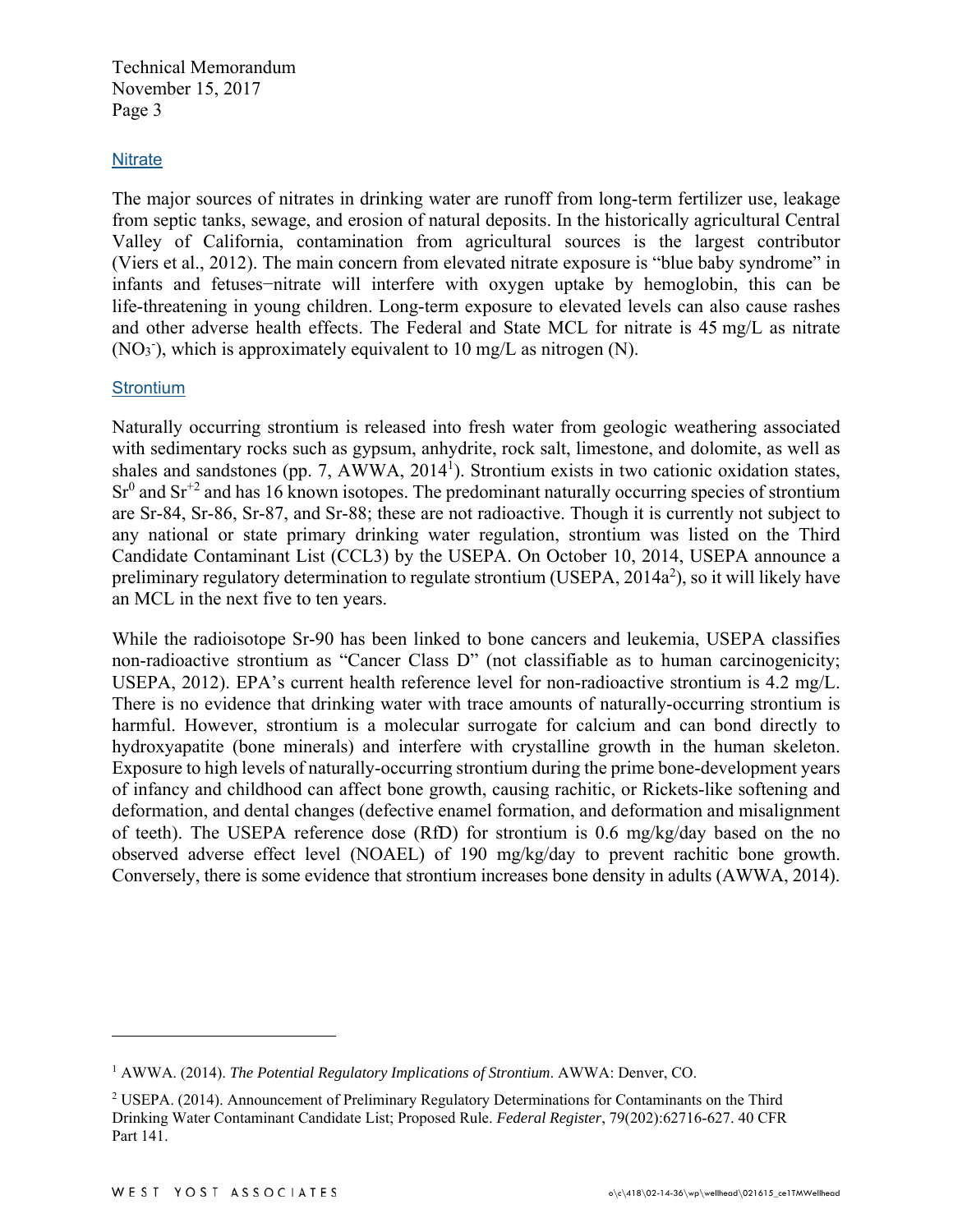#### **Uranium**

Uranium is a naturally-occurring element found at low levels in virtually all rock, soil, and water. Significant concentrations of uranium occur in some substances such as phosphate rock deposits, and minerals such as uraninite in uranium-rich ores. Naturally occurring uranium is released into fresh water from geologic weathering. There are three natural isotopes: U-234, U-235, and U-238, with U-238 greatly predominating (>99 percent). All three isotopes are radioactive—they decay over time and release alpha particles. Uranium has several valence states:  $U^{+3}$ ,  $U^{+4}$ , and  $U^{+6}$ . In reducing (low oxygen) conditions,  $U^{+4}$  and its aqueous complexes predominate. At oxygenated and acidic conditions, uranium occurs predominantly in the  $U^{+4}$  oxidation state and it is present as the uranyl cation  $UO<sub>2</sub>$  (Shen and Schäfer, 2014). The Federal MCL for U is 30  $\mu$ g/L. The California MCL is 20  $\mu$ g/L. In the pH range of 6.5 to 7.6, typical for groundwater, uranium will be present as a divalent anion  $(UO<sub>2</sub>(CO<sub>3</sub>)<sub>2</sub><sup>-2</sup>).$ 

#### **Arsenic**

Arsenic is a naturally-occurring element found at low levels in rocks and soil, water, air, plants and animals. Volcanic activity, erosion of rocks and minerals, and forest fires are natural sources that can release arsenic into the environment. About 90 percent of arsenic used in the United States was used for wood preservation purposes, and in paints, drugs, dyes, soap, metals, and semi-conductors. Agricultural use, mining and smelting also contribute to arsenic releases. Arsenic can be released from geologic weathering associated with sedimentary rocks into groundwater supplies. Arsenic can be present as a trivalent ion [As(III)] and as a pentavalent ion [As(V)].

Arsenic tends to be found at higher concentrations in groundwater sources more frequently than in surface water sources. Arsenic is often found at higher concentrations in geographic "hot spots," areas which have higher concentration levels than other groundwater in an area. The federal MCL for arsenic is 10  $\mu$ g/L, and the California MCL is 0.010 mg/L (the same as 10  $\mu$ g/L).

## **IDENTIFICATION OF BEST AVAILABLE TECHNOLOGIES**

Table 2 summarizes the range of treatment technologies that have been demonstrated to effectively remove the various contaminants of interest. Most can be effectively removed by both ion exchange (IX) and reverse osmosis (RO), though in the case of IX, the removal efficiency for each contaminant varies by resin type. The efficacy of other technologies on contaminant removal varies significantly. In many cases, the appropriate choice is governed by other water quality parameters, including the co-occurrence of other contaminants. These treatment processes are described in the following sections.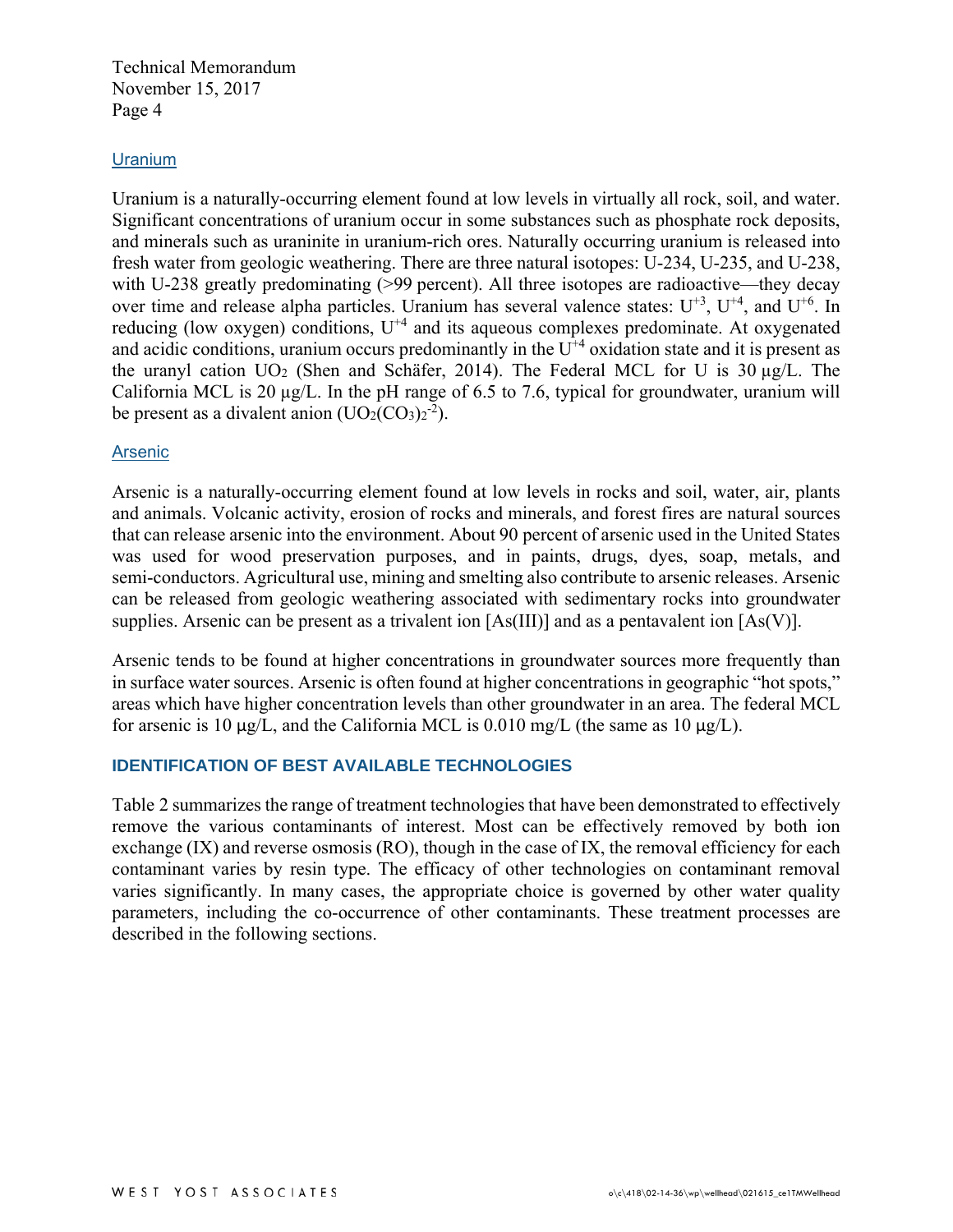| Table 2. Summary of Treatment Options for Different Contaminants                                                                                                                                                                                                                                                                                              |                 |           |         |                             |                           |                                       |                  |                |                   |
|---------------------------------------------------------------------------------------------------------------------------------------------------------------------------------------------------------------------------------------------------------------------------------------------------------------------------------------------------------------|-----------------|-----------|---------|-----------------------------|---------------------------|---------------------------------------|------------------|----------------|-------------------|
|                                                                                                                                                                                                                                                                                                                                                               |                 |           |         |                             | Technology <sup>(a)</sup> |                                       |                  |                |                   |
| Contaminant                                                                                                                                                                                                                                                                                                                                                   | lon<br>exchange | (R/C/F)   | (O/C/F) | Activated<br><b>Alumina</b> | (Oxidation)/<br>Sorption  | <b>Biological</b><br><b>Treatment</b> | EDR <sub>3</sub> | R <sub>O</sub> | Lime<br>Softening |
| <b>Nitrate</b>                                                                                                                                                                                                                                                                                                                                                | X               |           |         |                             |                           | X                                     | X                | $\mathsf{X}$   |                   |
| Hexavalent<br>Chromium                                                                                                                                                                                                                                                                                                                                        | X               | $X^{(b)}$ |         |                             |                           | X                                     | X                | X              |                   |
| Strontium <sup>(c)</sup>                                                                                                                                                                                                                                                                                                                                      | X               |           |         |                             |                           | Unknown                               |                  | X              | X                 |
| Uranium                                                                                                                                                                                                                                                                                                                                                       | $\mathsf{X}$    | X         |         | X                           |                           | $X^{(d)}$                             |                  | X              | X                 |
| Manganese                                                                                                                                                                                                                                                                                                                                                     |                 |           |         |                             | X                         | $\times$                              |                  | X              |                   |
| Arsenic                                                                                                                                                                                                                                                                                                                                                       | X               |           | X       | X                           |                           | X                                     |                  | X              | X                 |
| (a)<br>To be considered, technologies must have published data demonstrating their efficacy and have commercial treatment<br>processes available.<br>(b)<br>The Cr(VI) is first reduced to Cr(III).<br>(c)<br>Little data has been collected on non-radioactive strontium treatment to-date (AWWA, 2014). EPA has designated BATs only<br>for radioactive Sr. |                 |           |         |                             |                           |                                       |                  |                |                   |

(d) Only demonstrated at bench-scale to date.

(R)/C/F = Reduction/Coagulation/Filtration; some, but not all contaminants require reduction prior to coagulation and filtration (O)/C/F = Oxidation/Coagulation/Filtration; As(III) requires oxidation to As(V) prior to coagulation and filtration

EDR = electrodialysis reversal

 $=$  EPA-designated BATs (best available technologies).

#### Ion Exchange

Ion exchange (IX) is a physical/chemical process where an ion on the surface of the IX media is exchanged with a contaminant ion in the feed water. The media is typically selected to preferentially adsorb the target contaminant. Anion exchange is used for arsenic, hexavalent chromium, strontium, and nitrate removal. Cation exchange is needed for strontium removal. Mixed bed resins, for mixed contaminant removal, use SAC and SBA resins combined together.

In IX, feed water is continuously passed through a bed of ion exchange resin beads in a downflow or upflow mode until the resin is exhausted (i.e., the resin exchange sites have been filled by contaminant ions). IX media is regenerated using a concentrated solution of ions initially exchanged from the resin (e.g., sodium chloride). Strong-base ion exchange requires on-site regeneration. Weak-base IX is typically run to media exhaustion. The resin is then replaced, and the exhausted media is trucked off-site for regeneration.

IX efficiency is influenced by the feed water concentration of the target contaminant, the selectivity of the resin for the contaminant, the presence of competing ions (those which also have a strong affinity for the resin), and the empty bed contact time (EBCT). EBCT is the volume of the empty vessel (the portion that would be occupied by the IX resin) divided by the flow rate. I.e., it is a measure of how long the contaminated water is in contact with the media.

In pilot testing, EBCT is screened to determine the shortest EBCT that can be used without adversely impact removal capacity. In IX, EBCT is typically on the order of half a minute to a few minutes. EBCT is a key design parameter. The lower the EBCT, the smaller the vessels. Another key design parameter is bed volumes (BVs), which is a measure of how much water can be treated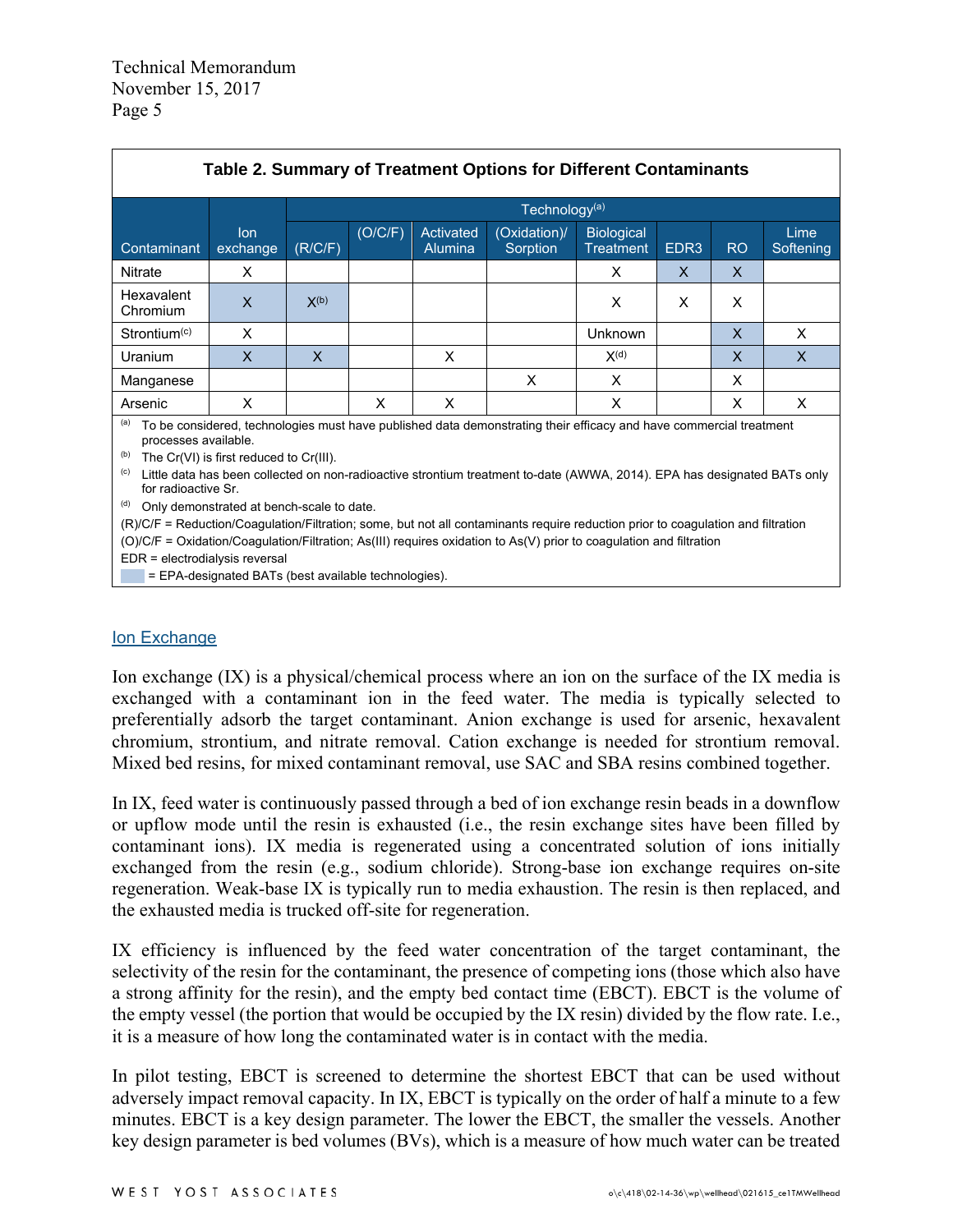before the media needs regeneration. The measure of BVs is important from an operational perspective, as it determines the frequency of resin regeneration. The number of BVs that can be treated before exhaustion varies with resin type and influent water quality. For example, a well-designed hexavalent chromium strong-base anion exchange (SBA) system can typically achieve 40,000 to over 100,000 BV, depending upon conditions (primarily co-occurring anions). Regeneration typically requires 1 to 5 BV of regenerant followed by 2 to 20 BV of rinse water (USEPA, 2000).

Competition from other ions for sites on the resin is a key consideration in IX. Water quality parameters such as pH, competing ions (particularly sulfate, nitrate, and chloride for anionic resins and calcium for cationic resins), alkalinity, TOC, and influent contaminant concentration affect process efficiency. If the water is high in organic matter, turbidity, hardness, total suspended solids, sand or iron and manganese above 0.1 mg/L, pretreatment (filtration, softening or pH adjustment) is often used to avoid resin fouling.

Spent regenerant waste management options depend on a variety of factors, including quantity, frequency of regeneration, and the concentration and leachability of hazardous materials (e.g., arsenic, hexavalent chromium, uranium). Treatment residuals from ion exchange for removal of heavy metals and/or radioactive materials are often hazardous and/or TENORM (technically enhanced naturally occurring radioactive material) wastes. These wastes cannot be disposed of in a Class III landfill. For example, strong base anion exchange (SBA) generates spent brine that contains high levels of Cr(VI) and total dissolved solids (TDS). This brine is typically further treated to reduce the volume prior to disposal as a hazardous waste. Weak-base anion exchange (WBA) is much less efficient, but does not create a hazardous brine as there is no on-site regeneration. It is generally preferred for applications where low-strength brine disposal is more cost effective than SBA brine management.

For treatment of compounds like hexavalent chromium, WBA and SBA generates spent resin that is usually a non-RCRA hazardous waste (i.e., hazardous in California) and if uranium is present may also be a TENORM or low level radioactive waste (LLRW). A good deal of research and product development has gone into improving brine reuse and minimization to reduce waste disposal costs. See the section Management of Contaminant Treatment Wastes below for more details.

## (Reduction)/Coagulation/Filtration

Enhanced coagulation/filtration (C/F) is a BAT for uranium removal and reduction/coagulation/ filtration (R/C/F) is a BAT for hexavalent chromium removal. Whereas traditional coagulation and filtration treatment is used to remove solids from drinking water supplies, in the case of hexavalent chromium or uranium removal, the coagulation process is used to convert some dissolved species into particles, which are then filtered out. A coagulant, typically an iron salt, sometimes with polymers, is added and mixed with the influent water. The larger particles formed by coagulation are then removed from the water by filtration (typically using sand, anthracite coal, or a combination of the two). When solids accumulate to the point of excessive headloss through the filter media, the media must be backwashed, so backwash water and solids handling systems are needed as well.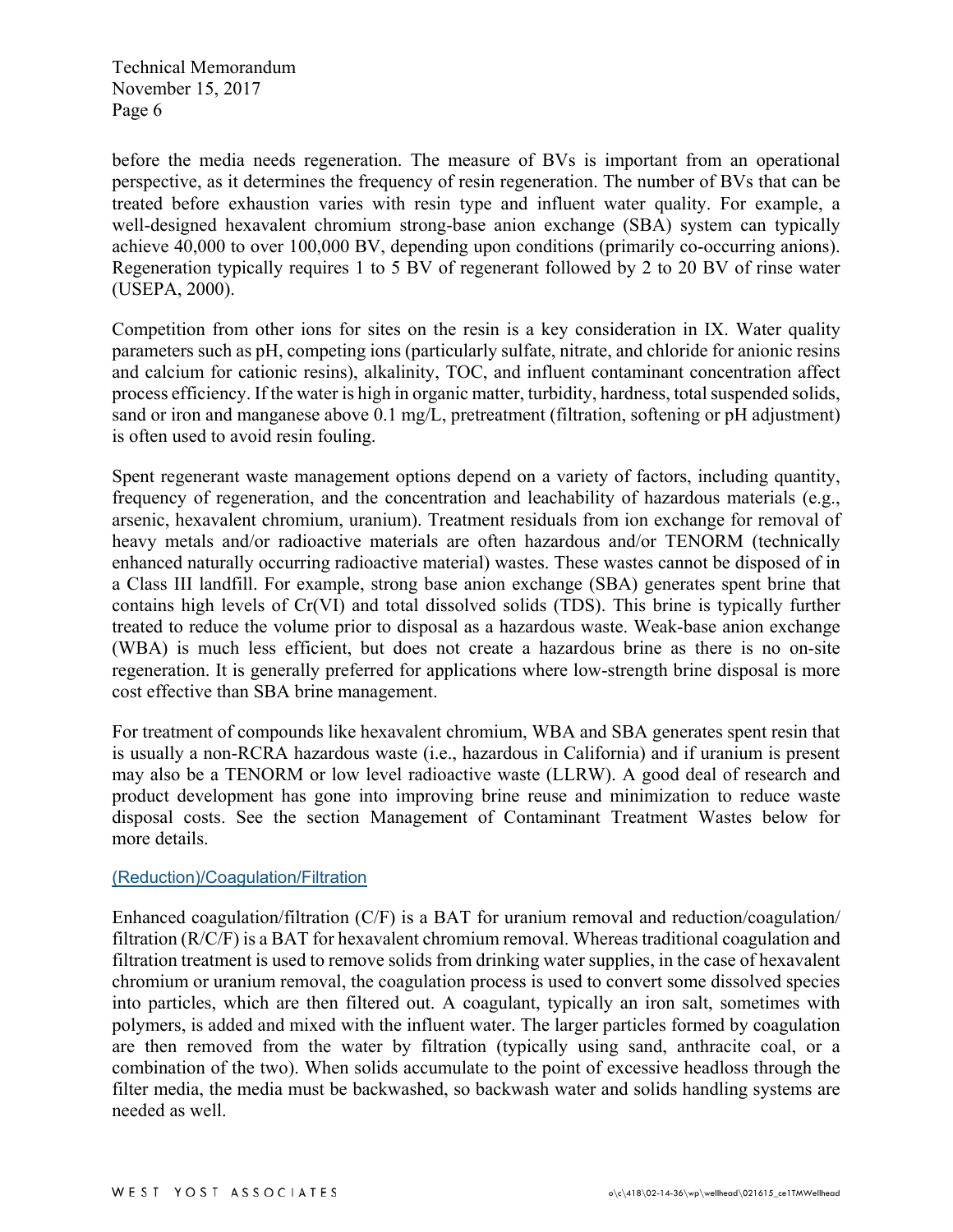Uranium removal efficiency with R/C/F depends on water quality parameters, especially pH. While uranium removal is more efficient at a higher pH values, turbidity removal is not. At pH levels typically seen in potable water (approximately pH 6.5 to 7.5), removal efficiencies are generally between 50 and 80 percent. For systems that do not have existing filtration, the capital costs and advanced operator skill level required may make the process unattractive.

Hexavalent chromium removal requires that the Cr(VI) first be reduced to Cr(III). Ferrous sulfate is added to the raw water and the water then flows through reduction tank(s). Aeration or chlorination is then used to oxidize the residual ferrous iron. If granular media filtration is used, polymer is typically added to enhance coagulation.

In C/F processes, the primary residual is spent filter backwash water, which will contain the contaminant(s) removed and iron. Backwash water concentrations are affected by raw water contaminant level, the ferrous iron dosage, and the efficiency of the filtration process. In a well-performing system, backwash water will account for about 3-5% of the total flow. The spent water can be discharged to the sewer if the contaminant concentration is below the sewer permit limit. The backwash can also be treated (to settled out the solids) and recycled to the head of the plant; the dewatered solids would be disposed in an appropriate landfill. Build-up of contaminants on the filter media is not anticipated. See section Management of Contaminant Treatment Wastes below for more details.

For microcontaminant treatment, C/F and R/C/F are typically only used where sorptive processes are not viable due to water quality or brine disposal challenges.

## (Oxidation)/Coagulation/Filtration

Oxidation/coagulation/filtration (O/C/F) is a BAT for arsenic removal. Whereas traditional coagulation and filtration treatment is used to remove solids from drinking water supplies, in the case of arsenic removal, the oxidation step is used to convert the arsenite (As(III)) ions to arsenate  $(As(V))$  ions. An iron or aluminum salt coagulation process is used to convert the dissolved  $As(V)$ species into filterable FeAs particles, which are then filtered out. Sometimes polymers are also added and mixed with the influent water to help facilitate the coagulation process. The coagulated and flocculated particles are removed from the water by filtration (typically using sand, anthracite coal, or a combination of the two). When solids accumulate to the point of excessive headloss through the filter media, the media must be backwashed, so both backwash water supply and waste backwash water and waste solids management handling systems are needed as well. The waste solids will contain arsenic at concentrations that may require disposal as a hazardous waste.

#### Oxidation/Sorption

In removal by oxidation and sorption, the dissolved contaminant (e.g., manganese or arsenic) is first oxidized to a particulate form and then removed by precipitation and filtration onto an adsorptive media. Free chlorine and permanganate are the typical oxidizing chemicals used in drinking water treatment. Adsorptive media include greensand, activated alumina, and iron-coated filter media. Non-sorptive filters (e.g., conventional media or low-pressure membranes) can also be used.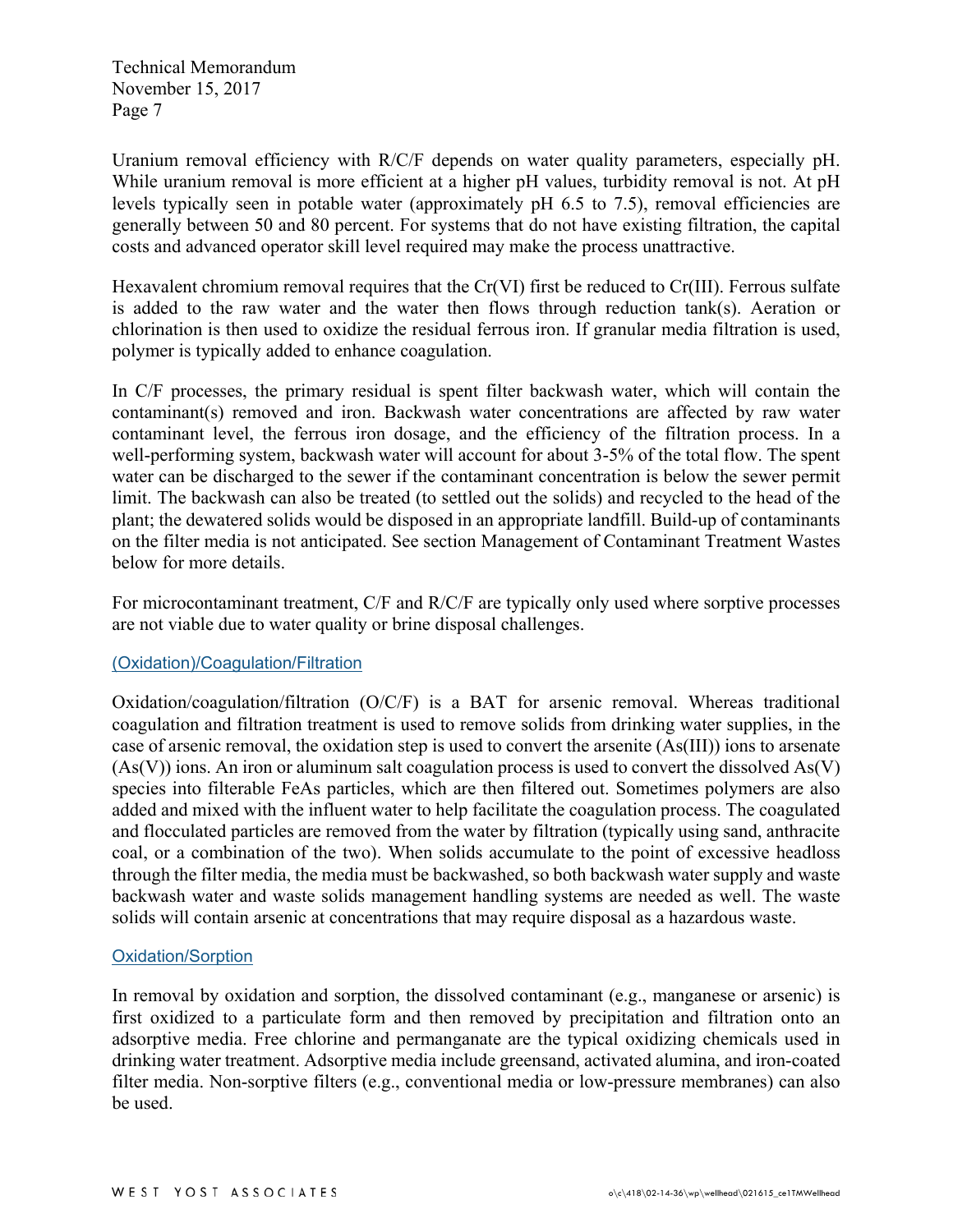## Activated Alumina

Activated alumina (AA) is a BAT for manganese and uranium removal. Activated Alumina (AA) treatment is a physical/chemical process by which ions in the feed water, like arsenic, fluoride, uranium, selenium, silica and organic matter are filtered through oxidized alumina oxide media in packed beds, where they sorb onto the media surface. Feed water is continuously passed through a bed of activated alumina in a downflow or upflow mode until the media is exhausted (the sorption sites are mostly or completely used up). When the media is saturated, the bed must be regenerated on-site or off-site by rinsing with a strong base, flushing with water, and neutralizing with acid.

AA efficiency is influenced by the feed water pH, the oxidation state of the contaminant, the presence of competing ions, and the EBCT. With AA, EBCT is typically on the order of 3 to 10 minutes. The longer the required EBCT, the larger the system size for a given capacity. Problem levels for water quality interferences are summarized in Table 3 below. As with IX, the number of BVs that can be treated varies greatly as a function of both the water quality and the media type. Alumina-based media is sensitive to pH and to concentrations of competing ions, particularly silica and fluoride (see Table 3). These ions compete for sorption sites on the media. This reduces the number of bed volumes that can be treated before target contaminant breakthrough and hence increases the cost.

| Table 3. Common Water Quality Interferences with Activated Alumina Adsorption |                                 |  |  |  |  |
|-------------------------------------------------------------------------------|---------------------------------|--|--|--|--|
| Parameter<br>Problem Level, mg/L                                              |                                 |  |  |  |  |
| Chloride                                                                      | > 250                           |  |  |  |  |
| Fluoride                                                                      | > 2                             |  |  |  |  |
| Silica                                                                        | > 30                            |  |  |  |  |
| <b>Iron</b>                                                                   | > 0.5                           |  |  |  |  |
| Manganese                                                                     | > 0.05                          |  |  |  |  |
| Sulfate                                                                       | >720                            |  |  |  |  |
| Dissolved Organic Carbon                                                      | >4                              |  |  |  |  |
| <b>TDS</b>                                                                    | > 1,000                         |  |  |  |  |
|                                                                               | Source: Table 2-3; USEPA, 2003. |  |  |  |  |

## **Table 3. Common Water Quality Interferences with Activated Alumina Adsorption**

## Greensand Filtration

<u>.</u>

Greensand, also referred to as manganese greensand, is manganese oxide-coated glaconite.<sup>3</sup> This treatment gives the media a catalytic effect in the chemical oxidation-reduction reactions necessary for iron and manganese removal—it has a natural ion exchange capacity. Greensand has been used for reduction and precipitation of iron (Fe<sup>2+</sup>), manganese ( $\text{Mn}^{2+}$ ), and hydrogen sulfide (H<sub>2</sub>S) since the 1950s.

<sup>&</sup>lt;sup>3</sup> An iron, potassium and alumino-silicate marine mineral found on the east coast of the United States.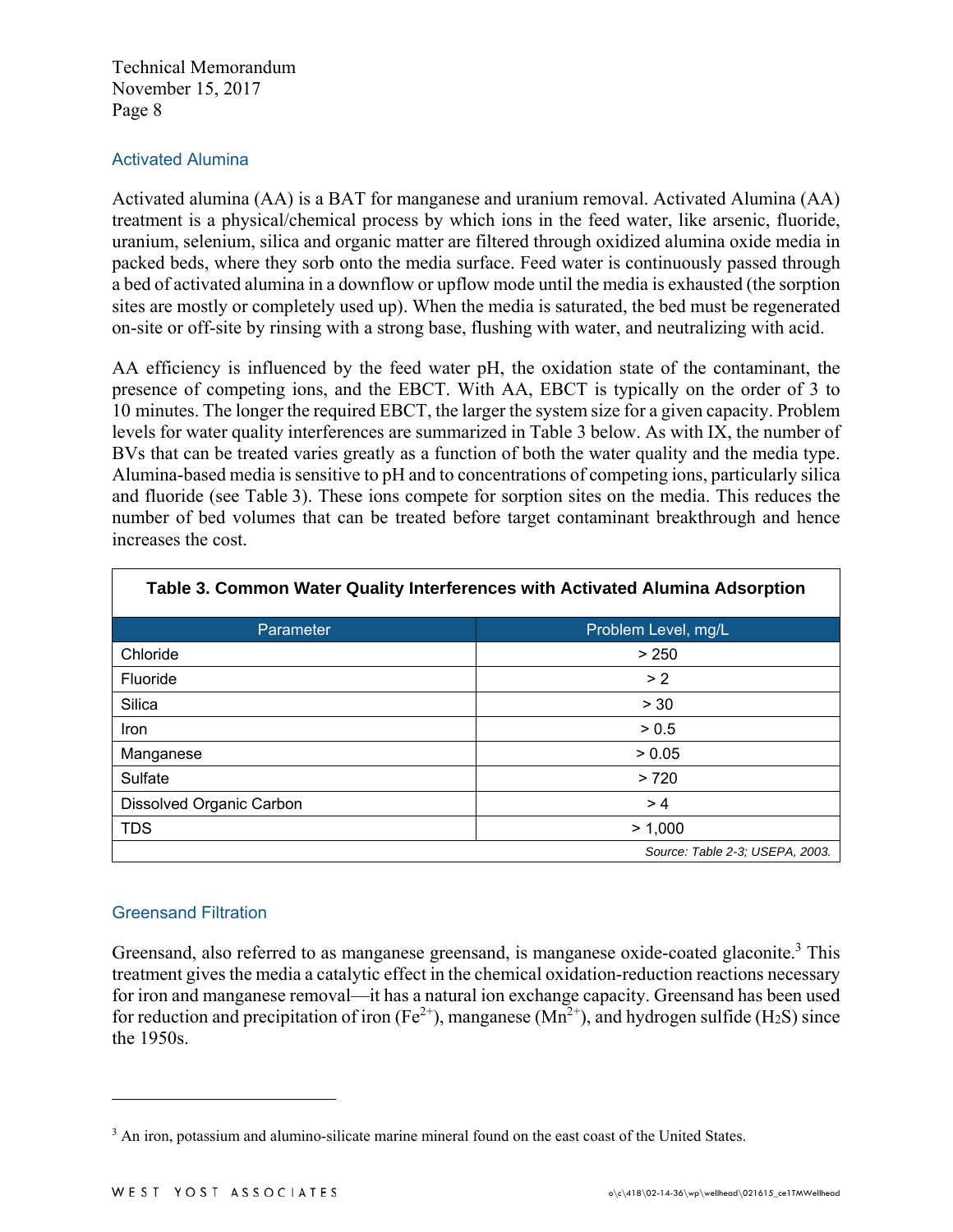In the greensand filtration process for manganese removal, dissolved manganese ( $Mn^{2+}$  in solution) is adsorbed onto the  $MnO<sub>2</sub>$  coating on the filter particles. The  $MnO<sub>2</sub>(s)$  exchanges electrons (oxidized) with the adsorbed  $Mn^{2+}$ , reducing it to an insoluble precipitate that is physically removed by both co-precipitation and by chemical adsorption onto the media. The pH is typically maintained within the range of 6.2 – 8.6 (New Mexico State University, 1999). Over time, as the surface charge is reduced through its interactions with manganese and other species in the water, the greensand's oxidizing capacity becomes exhausted. The filtered solids are periodically removed via backwashing. The greensand is regenerated (reoxidized) with potassium permanganate, free chlorine, or other oxidant. This can be done continuously or intermittently. Continuous regeneration (CR) is generally preferred when iron removal is the main target. Intermittent regeneration (IR) is generally preferred when manganese is the main treatment target. In CR, the oxidant is fed to the influent water prior to its contact with the greensand filter bed. In IR, the feed water is passed through the filter bed, where adsorption and oxidation occurs directly on the greensand media grains. When the adsorptive capacity is exhausted, the media is regenerated with an oxidant—e.g., downflow of dilute KMnO4.

Typically, vessels are arranged in parallel, with an additional unit provided for redundancy. That way, the majority of the treatment units can be kept on-line while one "extra" unit is backwashed or held in standby. Greensand filters are often surface washed prior to backwashing to remove surface solids. Biofouling is typically not a significant issue, except for instances where the vessels have to be taken offline for extended periods of time.

If these filters are to be kept off-line for more than a few weeks, the vessels should be backwashed and drained. In intermittent use applications, if the greensand filters have been offline for more than two weeks, the media will need to be regenerated with free chlorine or permanganate prior to being put back into service. To regenerate the media, the vessels are first filled with high-chlorine water (e.g., 0.4 gallons of 12 percent hypochlorite solution per cubic foot) and left to sit for 24 hours to reactivate/recondition the media. The literature indicates that approximately 2.7 ounces by weight of hypochlorous acid (HOCl)/gallon should be sufficient for normal regeneration; further guidance may be suggested by the greensand supplier. Regeneration with potassium permanganate will shorten the regeneration time significantly. The minimum recommended contact time for potassium permanganate (four ounces by weight per gallon of water) is two to four hours. This is a four-fold decrease in regeneration time over free chlorine, although soaking for eight to 12 hours is recommended to ensure sufficient regeneration (only reducing the regeneration time by 12 hours, or half).

## Other Sorptive Media

A number of alternative sorptive media (SM) types have also been developed. These media may be coated with iron, titanium, or synthetic materials. Besides greensand, iron-based media are the preferred choice for manganese removal. Iron-based media are sensitive to silica and vanadium. Unlike AA, SM systems are typically run in a once-through mode. I.e., these are typically not regenerated. Media exchange is often a service offered by the media supplier. When the SM media is exhausted, it is removed from the vessel and replaced with fresh media. Upstream filtration and occasional backwashing is used to remove sand and grit that may accumulate in the treatment process. This treatment alternative typically has the simplest maintenance and waste management requirements. With no regeneration, there is little maintenance required beyond periodic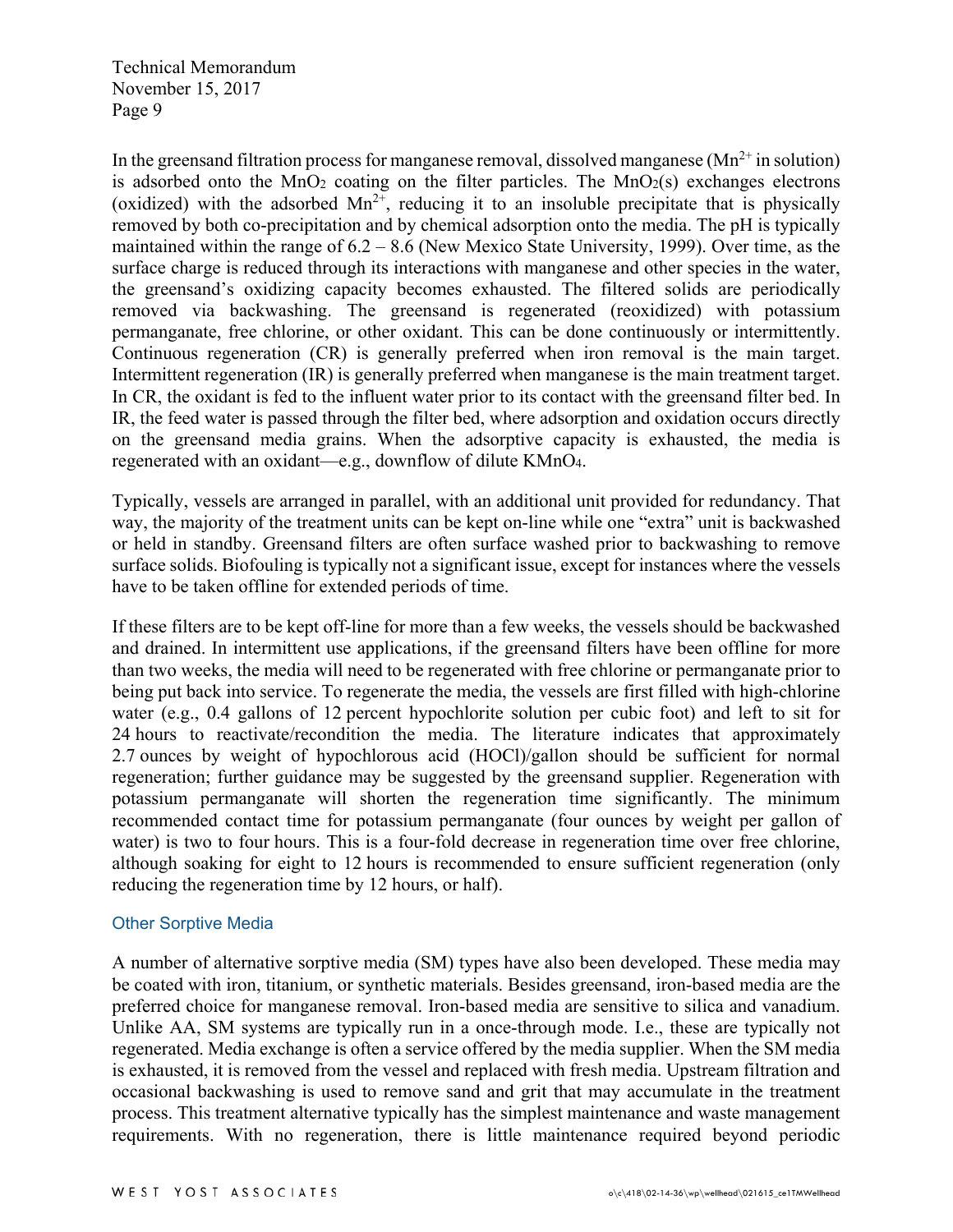backwashing. Given the simplicity of greensand regeneration, once-through SM is typically only preferred for small systems where both the water quality is amenable to treatment (i.e., there are not a lot of competing ions present in the water) and low operator labor is desired. It is also attractive for small systems that need manganese co-removal with arsenic. In that case, once-through treatment and removal would avoid the need to deal with arsenic-laden waste from regeneration.

#### Biological Treatment

Biological treatment is an effective means of reducing the concentration of organic constituents and other contaminants in water supplies. The process can be aerobic or anaerobic in nature. As a result, both the oxidation and reduction of contaminants and organic matter is possible.

Bacteria create energy by mediating a series of redox reactions, transferring electrons from donors (reduced compounds) to acceptors (oxidized compounds). These redox reactions can be exploited to remove contaminants from water. As compounds are reduced or oxidized they change form, often becoming innocuous byproducts of metabolism. Nitrate treatment is a classic example. Nitrate can be anaerobically biodegraded to nitrogen gas in the presence of a simple carbon food, like acetic acid or citric acid using indigenous bacteria. The byproducts of nitrate metabolism include nitrogen gas, carbon dioxide, and biomass.

Treatment vessels can take the form of fluidized bed reactors (a nitrate BAT), fixed bed reactors (approved for conditional acceptance by the DDW), membrane biofilm reactors, and dynamic suspended growth reactors. At the commercial level, fixed-bed (i.e., biofiltration) and fluidized bed reactors of granular activated carbon (GAC) on which biofilms of indigenous bacteria are grown, are the most common. A carbon source and nutrients (phosphate) are fed into the bioreactor. Biological treatment is characterized by higher capital costs and low operating costs relative to other microcontaminant technologies. In the case of nitrate and perchlorate treatment, the contaminants are degraded to non-hazardous molecules and so the waste biological sludge can be wasted to the sewer.

Evaluation of this treatment approach has been extended beyond nitrate and perchlorate treatment to include hexavalent chromium, arsenic and uranium removal. For example, indigenous microorganisms can reduce hexavalent chromium to non-hazardous trivalent chromium, which is removed from the water with the waste sludge. If the sludge is kept anoxic (to prevent Cr(III) from converting back to Cr(VI)), it will be non-hazardous and can be landfilled as municipal (Class III) sludge. As of February 2015, research was still on-going on proving this concept at full-scale. Other research on arsenic treatment is promising, but in a less-advanced stage.

#### Reverse Osmosis

Reverse osmosis (RO) is a physical-chemical treatment process that uses high pressure on the feed side of a semi-permeable membrane to overcome osmotic pressure and force water to diffuse through the membrane to the lower solute concentration (permeate) side. Almost all of the solutes present, including monovalent ions, cannot readily diffuse through the membrane and are therefore "rejected," retained on the feed side of the membrane, and a concentrated waste solution (concentrate) is produced. Sometimes antiscalant chemicals are added to the feed solution to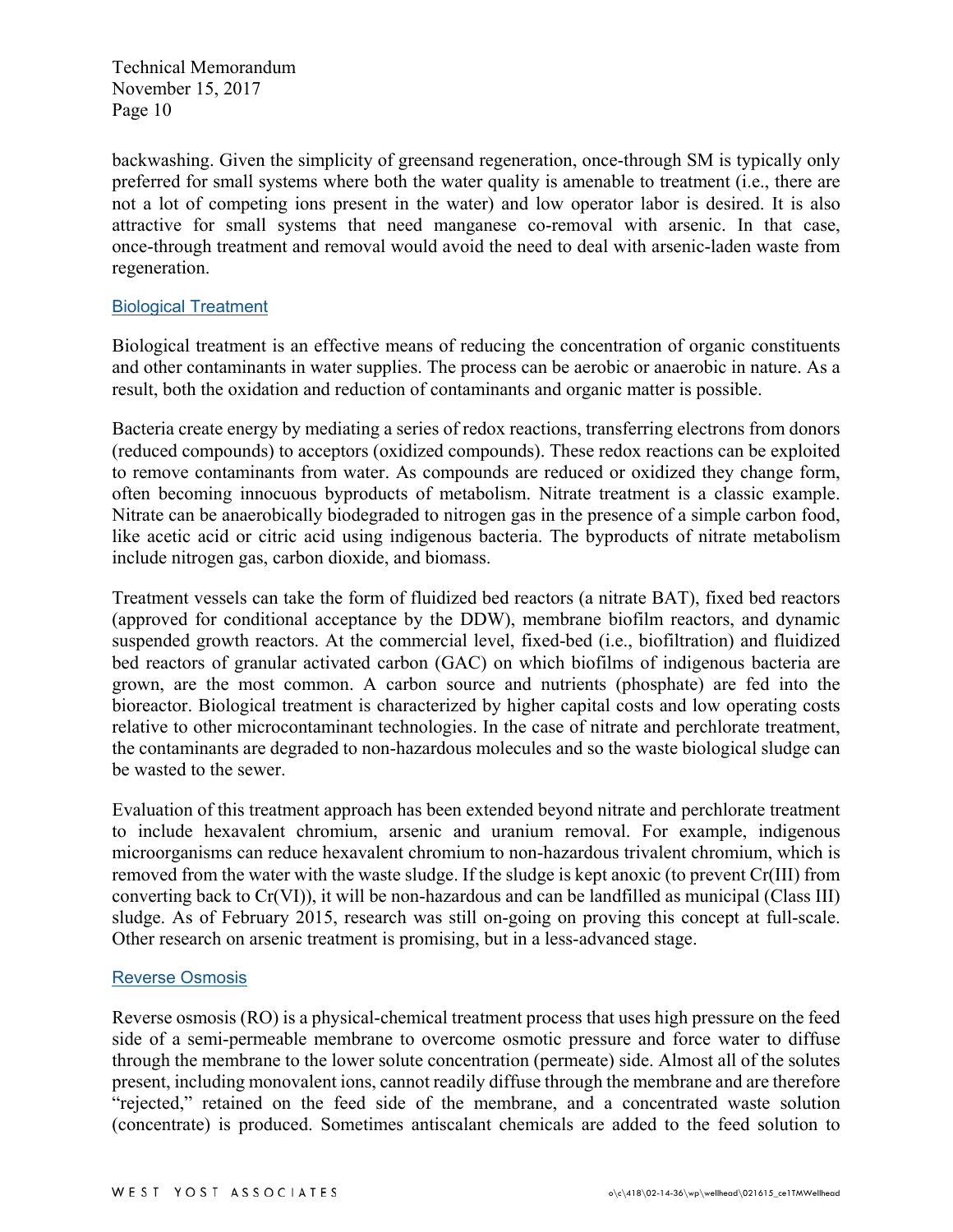reduce the rate of inorganic membrane fouling (precipitation on the membrane surface, hindering flow).

RO is an effective treatment process for removal of most contaminants of concern. However, RO has a number of significant drawbacks:

- 1. The operating (energy) costs are very high. The major energy requirement is for the initial pressurization of the feedwater. Operating pressures typically range from 250 to 400 psi, depending upon the concentration of solutes in the feedwater.
- 2. The product recovery rate for RO systems is typically on the order of 80 to 85 percent, meaning you have to waste 10 to 15 percent of your feed flow. Intermediate chemical softening between RO stages to remove supersaturates solutes like calcium, manganese and silica<sup>4</sup>, can boost recovery above 90 percent, but at the expense of producing significant volumes of additional waste sludge needing disposal.
- 3. The concentrate stream will be high in total dissolved solids (TDS), so disposal to the sanitary sewer is frequently not an option. Disposal is often prohibitively expensive where a brine line or deep injection well is not available. RO is typically selected only when multiple contaminant removal (including softening or TDS removal) is needed.

Silica, strontium and barium are strong foulants of RO and if present in elevated concentrations will preclude its use. Silica is the chief concern among these minerals. Silica is a sparingly soluble element. Silica chemistry is complex; deposits can be polymeric or crystalline form, and can also reach the membranes as colloidal particles. Further, conventional antiscalants are limited in their ability to inhibit silica fouling and the scale is not readily removed by chemical cleaning, and so has a strong negative impact on process performance. Rapid barium/strontium sulfate scaling can also be a problem if present in significant concentrations, necessitating an impractical level of membrane cleaning.

Although it is not a USEPA BAT for the contaminants under consideration here, nanofiltration (NF) would also be highly effective at microcontaminant removal depending upon the target contaminant. Like RO, NF is a high-pressure membrane process, but has a less selective membrane, so monovalent ions can pass through this membrane while they are retained by RO. NF systems can operate at lower transmembrane pressures, have modestly higher recoveries, and produce a lower-TDS concentrate. However, they are still very expensive and concentrate disposal is still challenging. But if RO were considered for microcontaminant treatment NF should be considered as well.

## Electrodialysis Reversal

 $\overline{a}$ 

RO cannot be used to treat waters with high levels of silica  $(> 30 \text{ mg/L})$ , barium or strontium. In those cases (and where NF is not the best choice), electrodialysis reversal (EDR) may be used. EDR uses a "stack" of semipermeable alternating anionic and cationic membranes to separate

<sup>4</sup> See "Lime Softening" section below for more information.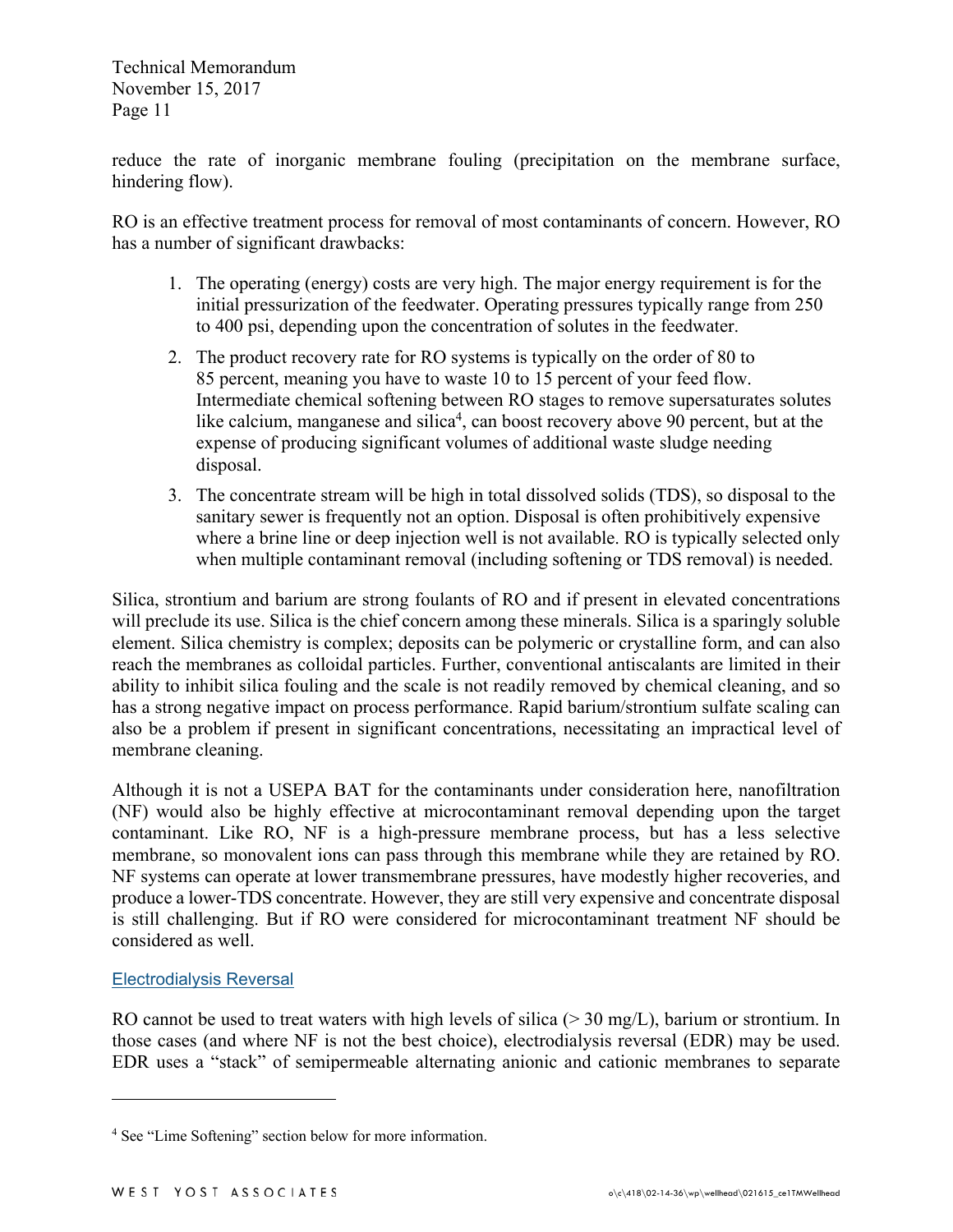solutes from water. An electric current is applied, and dissolved ions migrate through the stack. As the membrane becomes fouled with these solutes the direction of the current is periodically reversed to release these solutes from the membrane surfaces back into solution. This minimizes the effect of inorganic scaling. The water that permeates through the membrane stack is collected as permeate and the retained high-solute water is the concentrate, analogous to an RO system. Like RO and NF, EDR produces a high-TDS brine that poses a disposal problem in many locations.

## Lime Softening

Lime softening is used to soften water by the addition of calcium hydroxide. Calcium hydroxide raises the pH, causing calcium and magnesium to settle out and form a solid sludge, which is removed by sedimentation and filtration. Like C/F, lime softening is generally used only when it is needed for additional treatment goals and when sorptive processes are precluded.

The presence of significant magnesium hydroxide precipitates is important for good uranium removal through softening. Lee et al. (1982, cited in Sorg, 1988) reported that addition of 50-250 mg/L of lime with magnesium carbonate could remove in excess of 90 percent of the uranium present. Lime softening without addition of magnesium carbonate resulted in only 30 percent removal.

#### **Management of Contaminant Treatment Wastes**

The disposal options for each type of waste stream depend on the type of waste, federal, state and local regulations, landfill and wastewater treatment plant requirements, and location of the wellhead treatment plant site in relation to disposal options. The various potential disposal options are summarized in Table 4.

| Table 4. Potential Disposal Options for the Different<br><b>Treatment Waste Streams (EPA, 2014b)</b> |                                                                                                                                                                                          |                             |                           |                             |                              |                                                      |
|------------------------------------------------------------------------------------------------------|------------------------------------------------------------------------------------------------------------------------------------------------------------------------------------------|-----------------------------|---------------------------|-----------------------------|------------------------------|------------------------------------------------------|
|                                                                                                      |                                                                                                                                                                                          |                             | Possible Disposal Options |                             |                              |                                                      |
| <b>Residuals</b>                                                                                     | <b>Direct</b><br>Discharge to<br><b>Surface Water</b>                                                                                                                                    | Discharge to<br><b>POTW</b> | Underground<br>Injection  | Class III<br>Landfill $(a)$ | Class I/II<br>Landfill $(b)$ | Low-Level<br>Radioactive<br>Waste<br><b>Facility</b> |
| Liguids                                                                                              | X                                                                                                                                                                                        | X                           | X                         |                             |                              |                                                      |
| Sludge                                                                                               |                                                                                                                                                                                          | X                           | X                         | X                           | X                            | X                                                    |
| Aged<br>Resins/Media                                                                                 |                                                                                                                                                                                          |                             |                           |                             | X                            |                                                      |
| Exhausted<br>Resins/Media                                                                            |                                                                                                                                                                                          |                             |                           | X                           | X                            | X                                                    |
| Spent<br><b>Membranes</b>                                                                            |                                                                                                                                                                                          |                             |                           | X                           | X                            | X                                                    |
| (a)<br>(b)                                                                                           | California Class III landfills accept nonhazardous solid waste.<br>California Class I landfills accept hazardous waste. Class II landfills accept designated waste (wastes that threaten |                             |                           |                             |                              |                                                      |

water quality).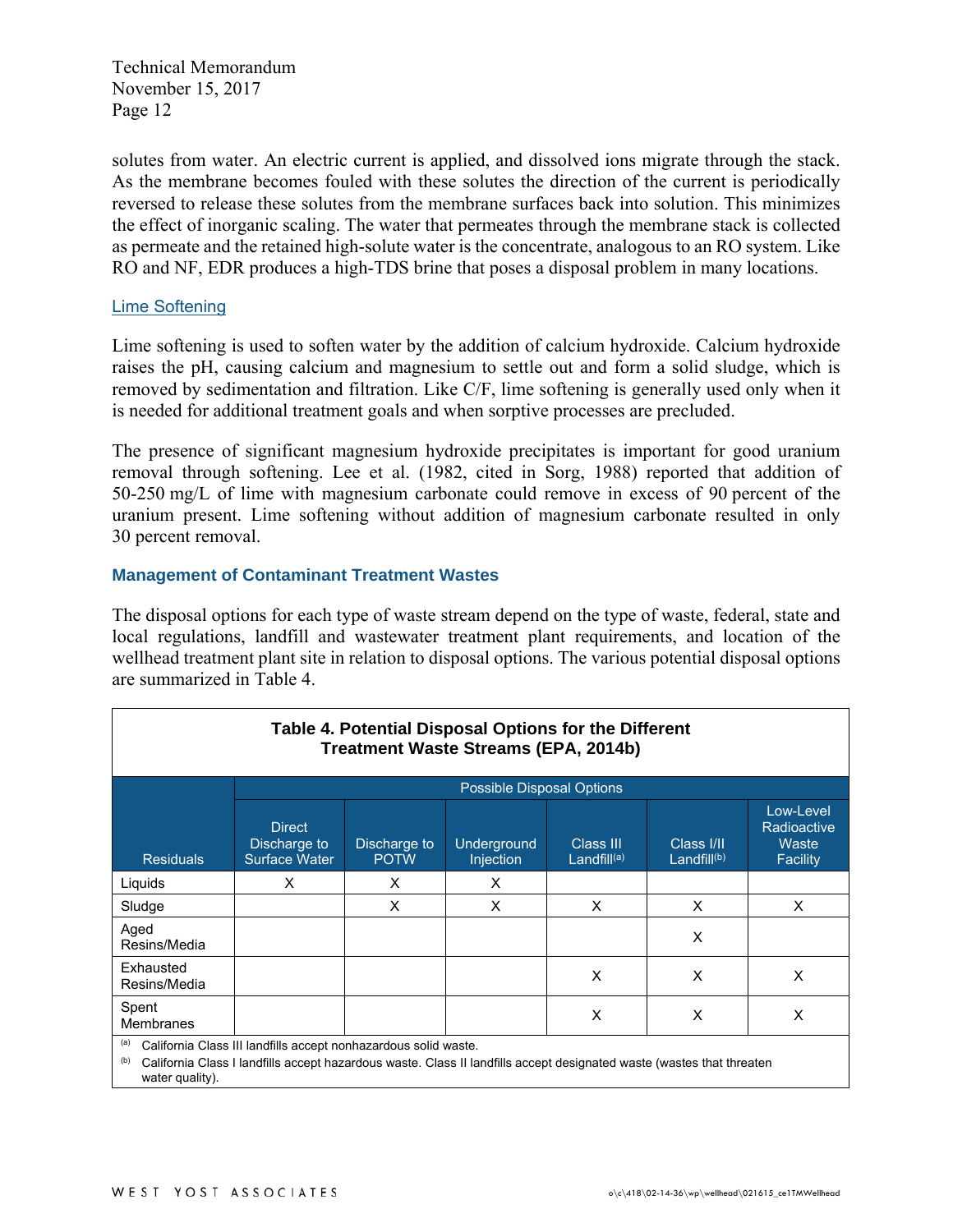Drinking water treatment plant residuals are categorized as filter media, IX resins, membranes, sludges, and liquids (USEPA, 2005). Liquid residuals include filter backwash water, rinse water, IX brines, RO and EDR concentrates, and neutralization solutions. The first concern associated with the disposal of treatment system wastes is whether it is either hazardous or radioactive (TENORM) waste, as defined in California.

#### Liquid Residuals Disposal

There are several options available for disposal of liquid wastes. These include discharge to a body of water, discharge to a wastewater treatment plant (WWTP) via a sewer connection or vehicle transport, and deep-well injection. The primary liquid waste disposal option available to the City is discharge to a WWTP (see additional discussion provided below). Direct discharge and deep-well injection are not available options for the City.

#### Discharge to Wastewater Treatment Plant

Generally speaking, liquid wastes that are mixed with domestic sewage and discharged to the sewer are not considered hazardous waste. The City of Modesto has the ability to restrict concentrations of certain constituents in discharges to the collection system through the enforcement of "local limits". Under the Resource Conservation and Recovery Act's (RCRA's) "domestic sewage exclusion" (40 CFR 261.4(a)(1)), liquid wastes mixed with domestic sewage and discharged to a wastewater treatment plant are not necessarily regulated under RCRA, because they are subject to the Clean Water Act. Hazardous waste that is accumulated, managed, or transported (e.g., by truck) prior to introduction into the sewer system (e.g., hexavalent chromium-, arsenic-, or uranium-laden waste), however, would be subject to regulation as a hazardous waste.

Industrial users are required under 40 CFR 403.12 to notify the wastewater treatment agency, in this case the City, if discharging materials that could otherwise be considered hazardous wastes. In addition, discharges to the sewer may be required under a federally approved pretreatment program to meet technically based local limits (TBLL) established by the wastewater agency to ensure that the wastewater treatment plant can meet its NPDES (National Pollutant Discharge Elimination System) permit requirements without upsetting the treatment process—i.e., meet its effluent limits. To date, the City has not established specific TBLLs for the constituents of concern that would apply to individual industrial users.

The City of Modesto's treated wastewater effluent objectives and current effluent concentrations are summarized in Table 5 below. While the City has capacity with respect to many of the constituents of concern reviewed here (chromium, manganese, arsenic, likely uranium), it does not have capacity with respect to TDS (total dissolved solids). In the case of IX, RO, and EDR, high-strength brines are produced that likely would not be eligible for sewer disposal due to concerns about the high level of TDS present, even if other contaminants, like Cr(VI), As, and U, were present in acceptable amounts. Any IX brines would very likely need to be treated and shipped off-site for disposal.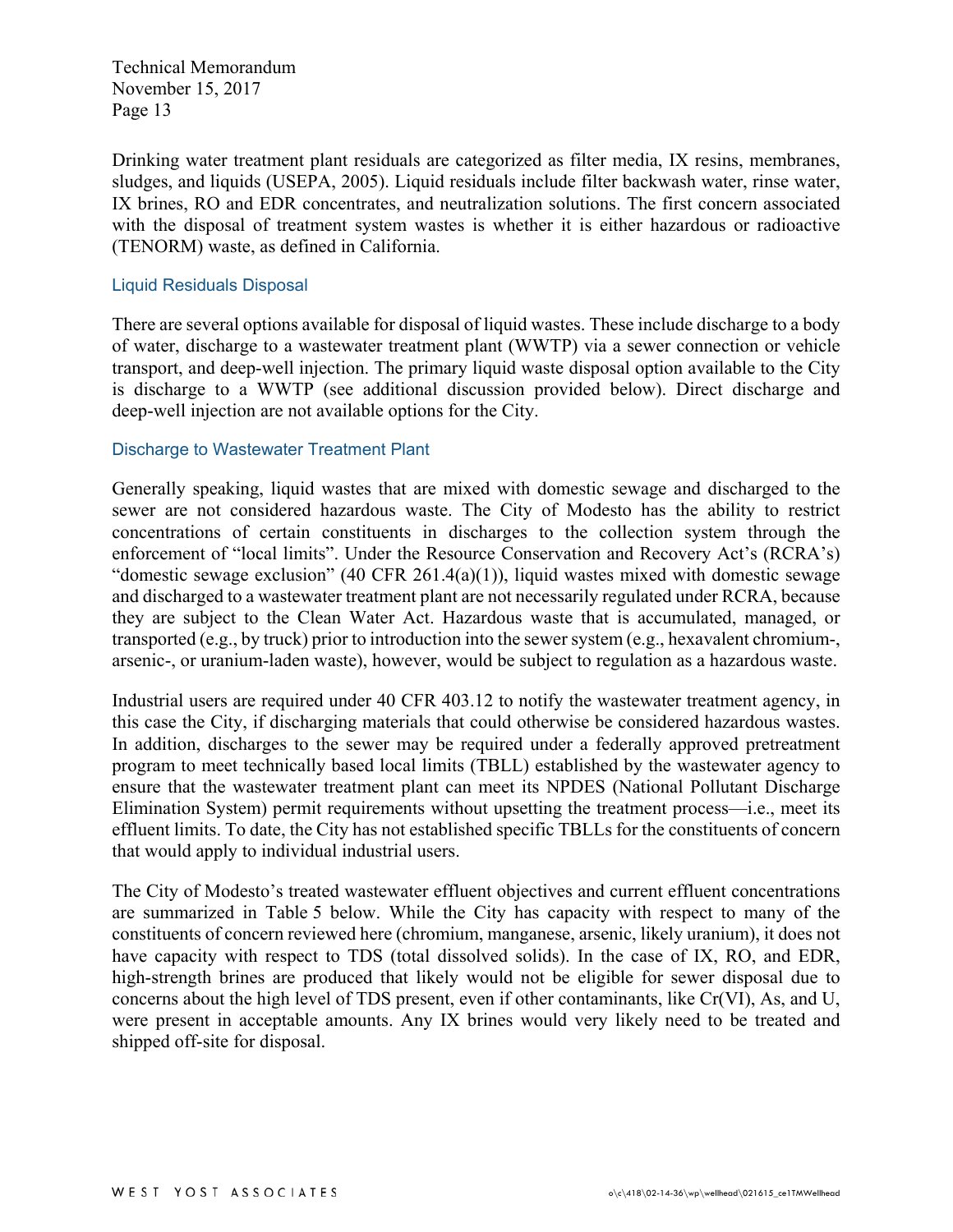| Table 5. Summary of Modesto Treated Effluent Concentrations<br>for Constituents of Concern from Groundwater Well Water Treatment |                                                                                                               |                                          |                                                                                    |                                                                                    |  |  |
|----------------------------------------------------------------------------------------------------------------------------------|---------------------------------------------------------------------------------------------------------------|------------------------------------------|------------------------------------------------------------------------------------|------------------------------------------------------------------------------------|--|--|
| Constituent                                                                                                                      | <b>Units</b>                                                                                                  | <b>Water Quality</b><br><b>Objective</b> | <b>Average Secondary</b><br><b>Effluent Concentration</b><br>(Jan. 2012-Apr. 2014) | <b>Average Tertiary</b><br><b>Effluent Concentration</b><br>(Jan. 2012- Mar. 2014) |  |  |
| Chromium, Hexavalent                                                                                                             | $\mu$ g/L                                                                                                     | 10                                       | Not evaluated $(a)$                                                                | $< 5.0^{(b)}$                                                                      |  |  |
| Chromium, Total                                                                                                                  | $\mu$ g/L                                                                                                     | 50                                       | 0.82                                                                               | 0.80                                                                               |  |  |
| Manganese                                                                                                                        | $\mu$ g/L                                                                                                     | 50                                       | 11                                                                                 | 17                                                                                 |  |  |
| Nitrate (as N)                                                                                                                   | mg/L                                                                                                          | $10^{(c)}$                               | 6.6                                                                                | 2.4                                                                                |  |  |
| <b>Total Dissolved Solids</b>                                                                                                    | mg/L                                                                                                          | 450                                      | 664                                                                                | 522                                                                                |  |  |
| Strontium                                                                                                                        | pCi/L                                                                                                         | 8 <sup>(d)</sup>                         | Not evaluated <sup>(a)</sup>                                                       | Not evaluated <sup>(a)</sup>                                                       |  |  |
| Uranium                                                                                                                          | pCi/L                                                                                                         | 20                                       | Not evaluated <sup>(a)</sup>                                                       | Not evaluated $(a)$                                                                |  |  |
| Arsenic                                                                                                                          | $\mu$ g/L                                                                                                     | 10                                       | 3.0                                                                                | 1.7 <sup>(e)</sup>                                                                 |  |  |
| (a)                                                                                                                              | Hexavalent chromium, strontium, and radioactive compounds are not typically evaluated in wastewater effluent. |                                          |                                                                                    |                                                                                    |  |  |

(b) "<" signifies non-detect (ND) data with the Method Detection Limit (MDL) shown as the value.

(c) Water quality objective shown is for "nitrate plus nitrite." Nitrite, however, is generally non-detect or just above the MDL (typically 0.01 mg/L as N) in wastewater effluent.

 $<sup>(d)</sup>$  Water quality objective shown is for Strontium-90, a radioactive isotope of strontium that is not commonly found in the</sup> environment.

(e) Only one tertiary effluent arsenic result is available for January 2012 to March 2014. Average shown is based on this result and three additional results from August and October 2014.

There are no current federal regulations concerning disposal of radionuclides to the sewer, but in the case of uranium, there are strict conditions for disposal if a system has high enough concentrations to be considered radioactive source material. Then the system must ensure the waste is soluble and there are limits on the average and total amounts discharged (10 CFR 20). EPA has published guidelines based on the U.S. Nuclear Regulatory Commission (NRC) requirement that discharges with greater than 600 pCi/L of radium-226 and radium-228, and 3,000 pCi/L of uranium should not be sent to the sewer. (E.g., concentrated uranium ion exchange brines). There is also a requirement that the total be less than unity. In other words, the following equation should be true:  $Ra226/600 + Ra228/600 + U/3,000 < 1$  (all in units of pCi/L). If a treatment technology generates enough source material to require a specific license from the NRC, there are strict conditions set for disposal into any sanitary sewer system (10 CFR 20.2003):

- The material must be readily soluble (or readily dispersed biological material) in water;
- The quantity of licensed or other radioactive material that is released into the sewer in one month divided by the average monthly volume of water released into the sewer cannot exceed the concentration listed in Table 3 of Appendix B in 10 CFR 20;
- The total quantity of licensed and other radioactive material released into the sanitary sewer in a year cannot exceed 5 curies of H-3, 1 curie of C-14, and 1 curie of all other radioactive materials combined; and
- Additional requirements apply if more than one radionuclide is released.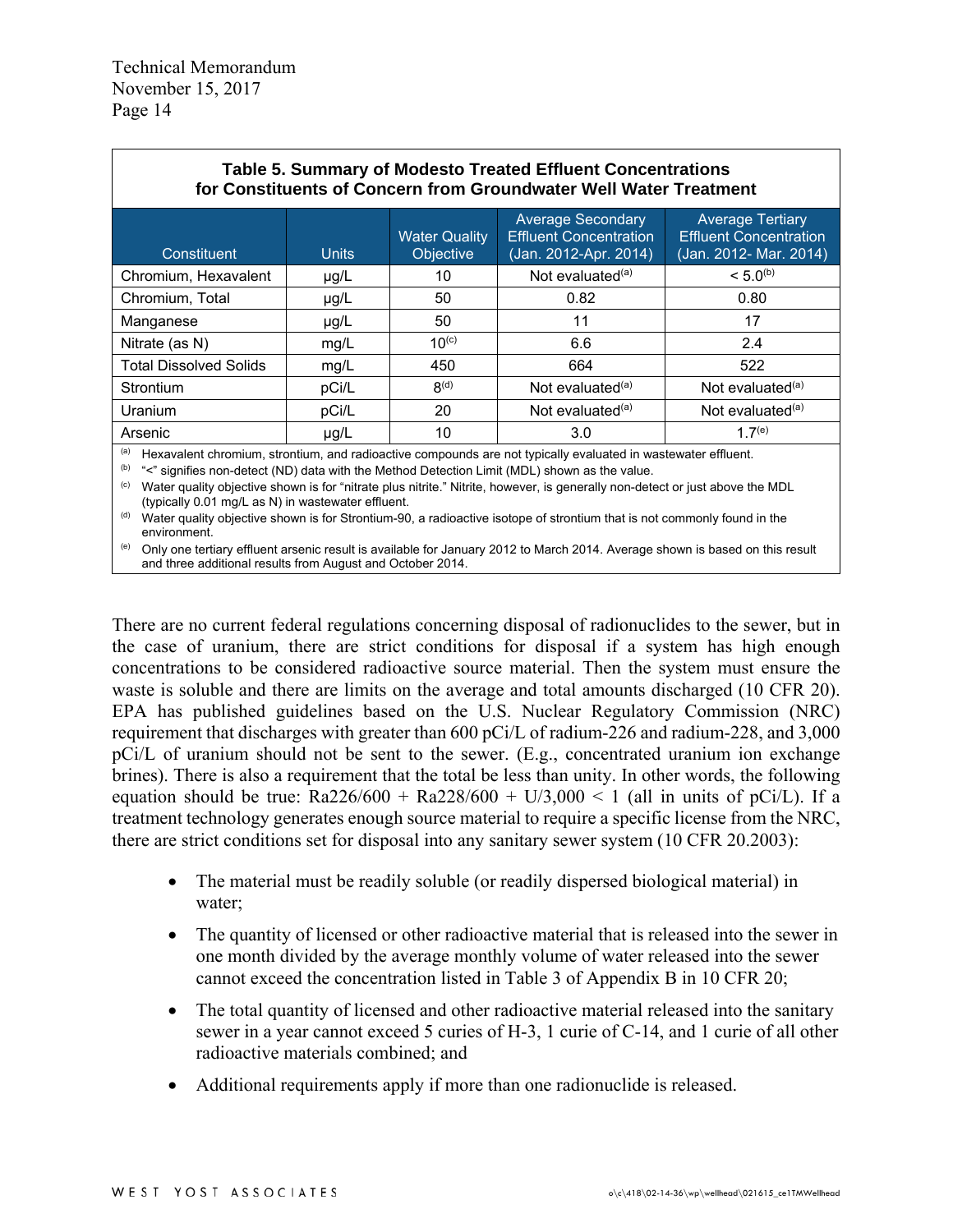#### Non-liquid Residuals Disposal

Solid waste is generally sent to landfills. Figure 1 outlines the general classification decision tree for identifying the waste class (and hence disposal options) for a particular waste. Prior to landfill disposal, it must be determined whether the waste is hazardous (through process knowledge and/or analytical testing) and whether the waste contains any free liquids (using the Paint Filter Liquids Test), which landfills cannot accept. Generally, wastes with greater than 20 percent solids will not have free liquids. If the waste contains free liquids, dewatering must be used prior to landfill disposal.

#### Non-hazardous and California Hazardous Waste

To be disposed of in a Class III (non-hazardous) landfill, waste ion exchange resins, filtration media and backwashed sludge must be nontoxic, as characterized by the TCLP (Toxicity Characteristic Leaching Procedure) test and the California WET (Waste Extraction Test). These tests were designed to simulate leaching in a landfill environment; the CA WET is the more aggressive of the two. It is not uncommon for a contaminant treatment waste to be nonhazardous according to the Federal (TCLP) criterion but be a California hazardous waste according to the WET results.

## Radioactive (TENORM) Waste

In general terms, TENORM waste is material containing radionuclides that are present naturally in rocks, soils, water, and minerals and that have become concentrated and/or exposed to the accessible environment as a result of human activities such as manufacturing, water treatment, or mining operations (pp. 3; USEPA, 2000). For wastes to be designated non-radioactive, they must not be a TENORM or LLRW. E.g., if the uranium concentration on a resin exceeds 0.05% by weight, the resin is classified as a LLRW, which can only be disposed of at three facilities in the U.S. The nearest is in Clive, Utah.

The TENORM limit is generally only a concern when radioactive material is the target for removal (uranium in this case). There have also been cases where anion exchange resins are used for hexavalent chromium or some other contaminant and uranium co-accumulated (e.g., Blute et al. 2012). In those cases, spent resins, filters and membranes generally contain elevated levels of radioactivity and must be sent to a facility licensed for disposal of radioactive waste.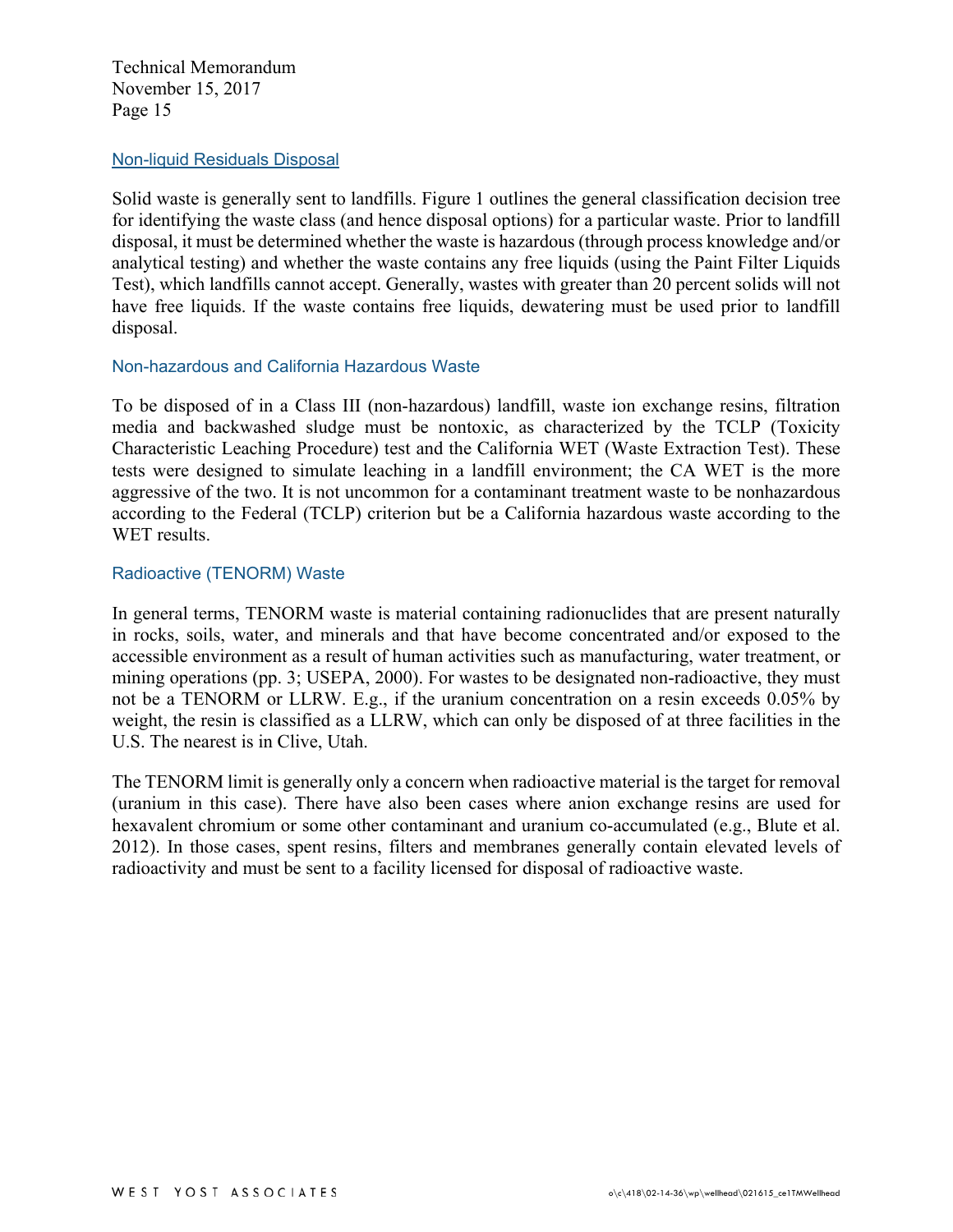## **ASSESSMENT OF BEST TECHNOLOGY OPTIONS BY CONTAMINANT TYPE IDENTIFICATION OF BEST AVAILABLE TECHNOLOGIES**

The best technology for a given application is dependent upon both the basic characteristics of the technology type (cost, type and volume of waste stream produced, proven performance in the field, etc.) and the site-specific conditions, particularly water quality. The following section presents an evaluation of currently available water quality data for a range of the City's wells and subsequently presents recommendations for the best one to three technologies for treatment of each contaminant, taking both general technology characteristics and site-specific factors into account. For all the contaminants investigated, RO was a USEPA-designated BAT. EDR was likewise a BAT for many of the contaminants. However, due to its high cost and the difficulty of disposing of concentrate inland, RO is typically selected only when multiple contaminant removal (including softening or desalting) is needed. Likewise, EDR is usually selected only when RO is not feasible due to high levels of silica or other strong RO foulants. Therefore, neither RO nor EDR is a recommended technology for any of the contaminants of interest for the City of Modesto and so are not discussed in detail below. For similar reasons, NF was also not a best alternative contender.

#### Well Water Quality–An Evaluation of Contaminant Treatment Needs

Water quality data on nitrate, arsenic and uranium from a number of wells was provided by the City. An evaluation of this data, summarized in Table 6 below, indicates that there are wells that would need treatment for either nitrate, uranium, arsenic, or a combination of up to all three. Therefore, recommendations have been developed for removal of each of the contaminants of interest individually and co-removal of nitrate and uranium is also considered.

#### **Hexavalent Chromium**

The best alternatives for Cr(VI) treatment are anion exchange (strong-base and weak-base) and reduction/coagulation/filtration<sup>5</sup>. Recent data demonstrating the efficacy of biofiltration indicates that this method is also viable and may have waste-reducing benefits. The key water quality parameters affecting performance and the pros and cons of these technologies are summarized in Table 7 below.

<u>.</u>

 $5$  R/C/F is only a BAT for systems with  $>500$  service connections due to operational complexities.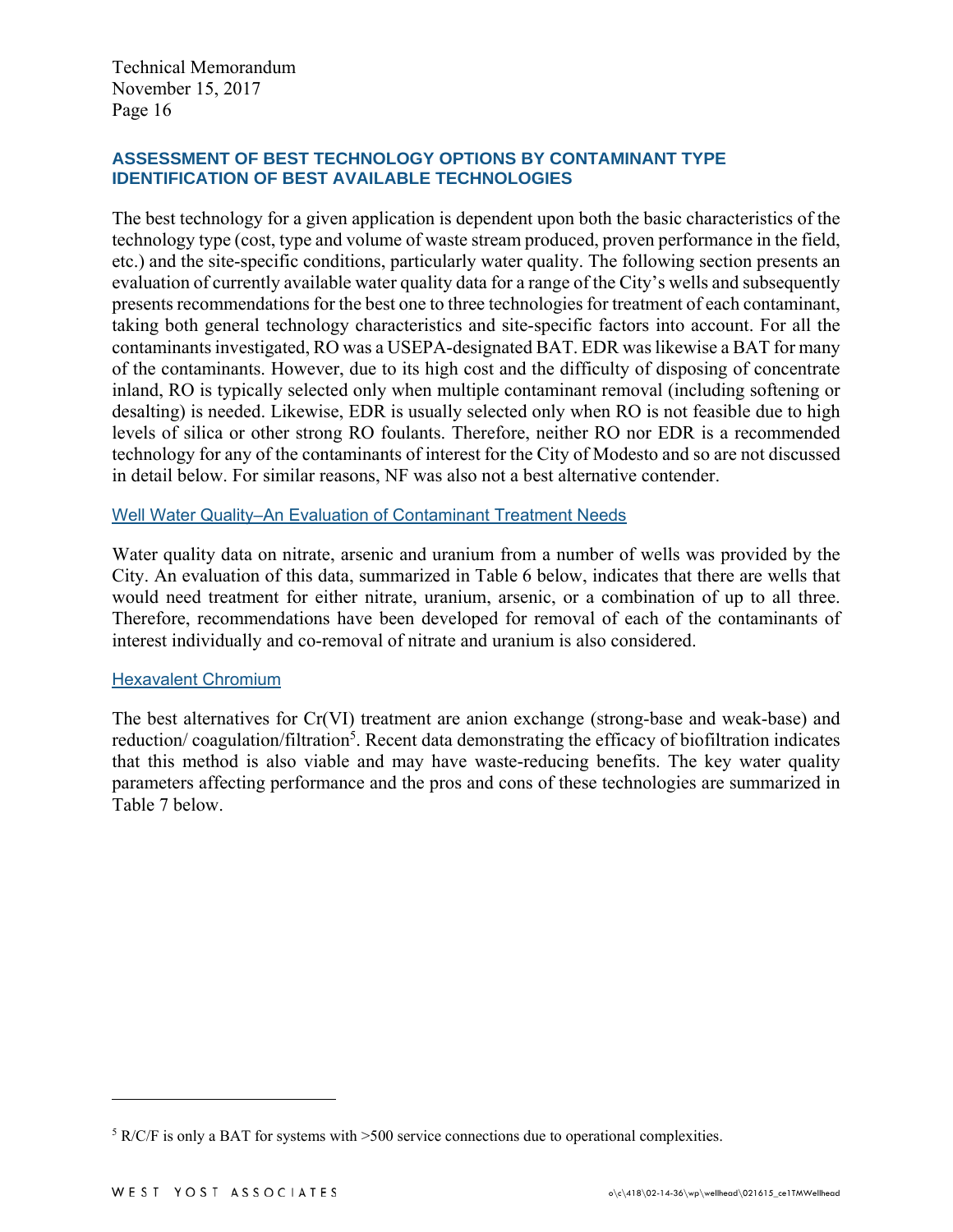Γ

| Table 6. Summary of Significant Exceedances of Contaminant MCLs<br>in Modesto Inactive Wells, 2000-2012 data |                                           |                                                                     |                                                                                                |                                                                                                                                                                                                       |  |
|--------------------------------------------------------------------------------------------------------------|-------------------------------------------|---------------------------------------------------------------------|------------------------------------------------------------------------------------------------|-------------------------------------------------------------------------------------------------------------------------------------------------------------------------------------------------------|--|
|                                                                                                              |                                           | <b>Needs treatment? / Recent Trend</b>                              |                                                                                                |                                                                                                                                                                                                       |  |
| Well                                                                                                         | <b>Nitrate</b>                            | Arsenic                                                             | Uranium                                                                                        | <b>Comments</b>                                                                                                                                                                                       |  |
| MOD029                                                                                                       | Yes/<br>$> 50$ mg/L                       | <b>No</b>                                                           | Maybe/High before<br>2003 and in 2012<br>near 20 - 25 pCi/L                                    | Likely need treatment for NO <sub>3</sub> and U.                                                                                                                                                      |  |
| MOD038                                                                                                       | Probably/<br>Ranges $\sim$ 45-<br>55 mg/L | <b>No</b>                                                           | Maybe / High<br>before 2009;<br>recent trend $16 -$<br>20 pCi/L                                | Likely need treatment for NO <sub>3</sub> if it<br>cannot be blended. U was high but<br>from 2008 to mid-2012 below the MCL<br>at 16 - 20 pCi/L.                                                      |  |
| MOD049                                                                                                       | <b>No</b>                                 | Maybe / Before<br>2008 high; since<br>2008 has been<br>$<8 \mu g/L$ | No                                                                                             |                                                                                                                                                                                                       |  |
| <b>MOD050</b>                                                                                                | No/ Just below the<br><b>MCL</b>          | <b>No</b>                                                           | Yes/After 2006<br>RAA <sup>(a)</sup> periodically<br>exceeds/Varies<br>from 10 to<br>>35 pCi/L | Recent trend indicates U treatment is<br>needed.                                                                                                                                                      |  |
| MOD066                                                                                                       | No                                        | Yes / Recent data<br>is consistently<br>>300 µg/L                   | Yes / Recent data<br>is consistently<br>>800 pCi/L                                             | Arsenic and uranium far exceed the<br>MCLs by over an order of magnitude.<br>Treatment of both would be needed.                                                                                       |  |
| <b>MOD100</b>                                                                                                | Maybe /<br>Consistently just<br>below MCL | <b>No</b>                                                           | Not likely/High<br>values in 2001,<br>mostly near 10<br>from 2002-2008                         | May need treatment for $NO3$ in the<br>future if it cannot be blended. Data<br>consistently just below the MCL.                                                                                       |  |
| <b>MOD212</b>                                                                                                | <b>No</b>                                 | <b>No</b>                                                           | Maybe/Some more<br>recent high values<br>$(34 - 40 pCi/L)$                                     | High values in 2008 - 2010, back down<br>to half the MCL in late 2010 - 2012.                                                                                                                         |  |
| MOD223                                                                                                       | Yes/Frequently<br>>MCL                    | <b>No</b>                                                           | Yes/Consistently<br>well above the<br><b>MCL</b>                                               | Nitrate and U treatment needed.                                                                                                                                                                       |  |
| <b>MOD225</b>                                                                                                | <b>No</b>                                 | <b>No</b>                                                           | Yes/Data trend<br>exceeds RAA                                                                  | U treatment likely needed.                                                                                                                                                                            |  |
| MOD247                                                                                                       | <b>No</b>                                 | <b>No</b>                                                           | Yes/Data trend<br>exceeds RAA                                                                  | U treatment likely needed.                                                                                                                                                                            |  |
| MOD274                                                                                                       | Yes                                       | No                                                                  | <b>No</b>                                                                                      | Nitrate treatment needed.                                                                                                                                                                             |  |
| <b>MOD292</b>                                                                                                | No                                        | No                                                                  | Yes/Data trend<br>exceeds RAA                                                                  | U treatment likely needed.                                                                                                                                                                            |  |
| <b>MOD295</b>                                                                                                | Yes                                       | Maybe                                                               | No                                                                                             | Nitrate treatment needed. May need<br>arsenic treatment based on variant<br>historical trend.                                                                                                         |  |
| MOD301                                                                                                       | No                                        | No                                                                  | <b>No</b>                                                                                      | No treatment needed.                                                                                                                                                                                  |  |
| MOD304                                                                                                       | No                                        | No                                                                  | Maybe/Data trend<br>exceeds RAA                                                                | U treatment likely needed if blending is<br>not available.                                                                                                                                            |  |
| MOD306<br>(a)                                                                                                | Maybe<br>RAA = Running annual average     | Maybe                                                               | <b>No</b>                                                                                      | NO <sub>3</sub> spiked above MCL in mid-2008<br>and was highly variable during the<br>subsequent period tested. Arsenic was<br>low in 2004, one very high arsenic<br>datapoint collected in mid-2008. |  |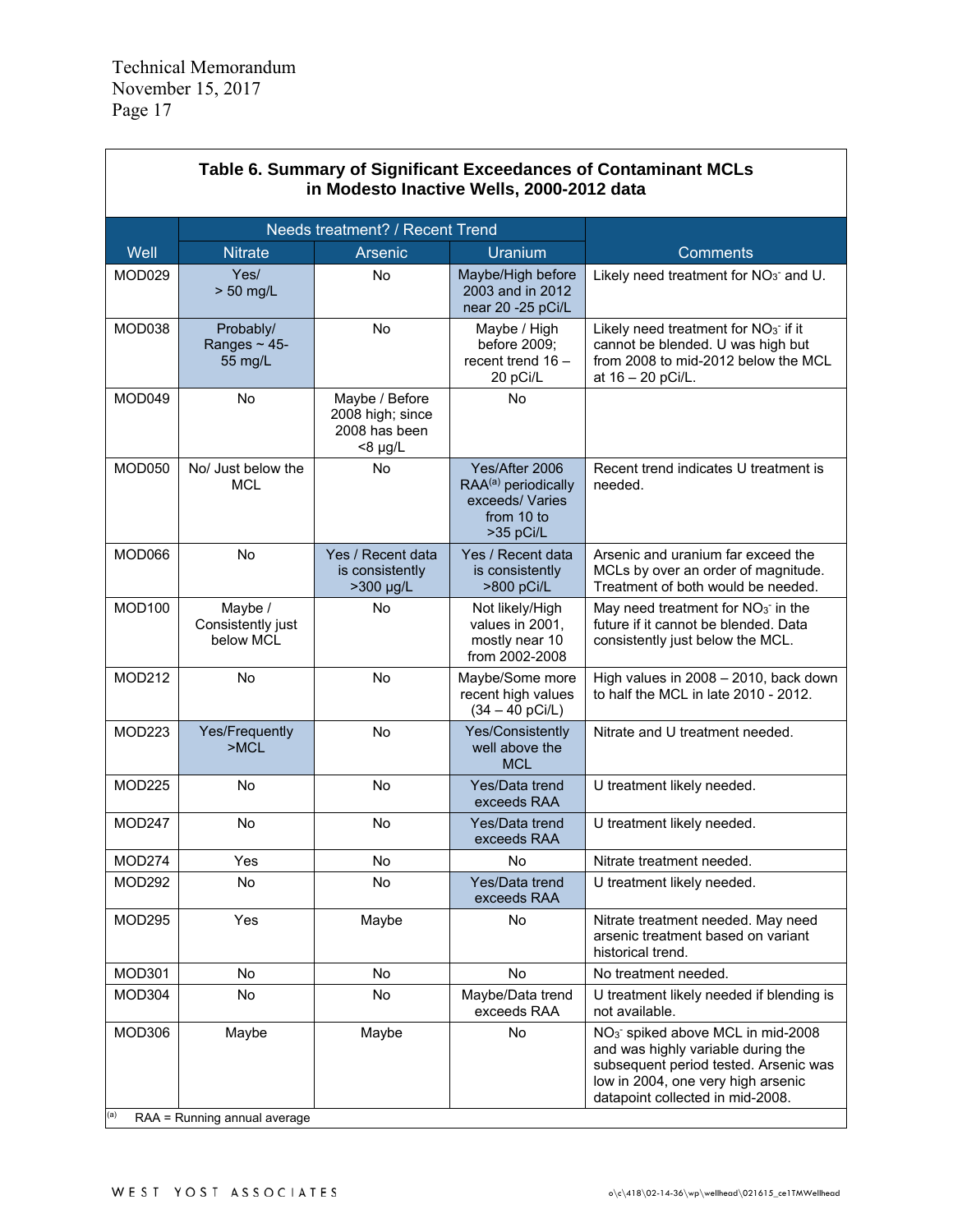| Table 7. Pros and Cons of the BATs for Hexavalent Chromium Treatment |                                                                                                                                       |                                                                                                                                                                          |                                                                                                                                                                                                                                                                      |  |  |  |
|----------------------------------------------------------------------|---------------------------------------------------------------------------------------------------------------------------------------|--------------------------------------------------------------------------------------------------------------------------------------------------------------------------|----------------------------------------------------------------------------------------------------------------------------------------------------------------------------------------------------------------------------------------------------------------------|--|--|--|
| Treatment<br><b>Process</b>                                          | <b>Critical parameters</b>                                                                                                            | Pros                                                                                                                                                                     | Cons                                                                                                                                                                                                                                                                 |  |  |  |
| lon exchange<br>(SBA type)                                           | Water quality parameters<br>Cr(VI)<br>Sulfate<br>Chloride<br>Nitrate<br>٠<br>Uranium<br>pH<br>$\bullet$<br>Alkalinity<br>Conductivity | • Demonstrated successful<br>operation at multiple<br>treatment sites<br>• Significant advances in<br>brine reuse and<br>minimization technologies                       | • SBA produces a high-salt brine<br>Requires pH control<br>$\bullet$<br>Spent media is usually<br>hazardous<br>Process efficiency strongly<br>influenced by competing anions<br>Can concentrate other anions<br>to problematic levels (nitrate,<br>arsenic, uranium) |  |  |  |
| Biological<br>Treatment                                              | <b>Nutrients</b><br>$\bullet$<br>Carbon source<br>(acetic acid)                                                                       | • Reduces $Cr(VI)$ to<br>nonhazardous Cr(III)<br>• Can remove multiple<br>contaminants (nitrate,<br>organic compounds)<br>• "Green" waste stream<br>• Low operating cost | In the pilot-testing phase of<br>$\bullet$<br>development<br>Larger footprint than IX<br>$\bullet$<br>Higher capital cost than IX<br>$\bullet$                                                                                                                       |  |  |  |
| Reduction/<br>coagulation/<br>filtration                             | Feed Cr(VI)<br>$\bullet$<br>concentration<br>рH<br>٠<br>Feed coagulant<br>٠<br>concentrations                                         | • Demonstrated successful<br>operation at multiple<br>treatment sites<br>• Offers a solution where IX<br>is not a practical option                                       | • Produces a high-Cr(VI) sludge<br>that requires disposal<br>Operationally more complex<br>than the other two alternatives                                                                                                                                           |  |  |  |

For applications where an elevated level of nitrate is not present, the recommended technology for hexavalent chromium removal is strong-base anion exchange (SBA). SBA has been the target of numerous research projects over the past decade, most sponsored all or in part by the Water Research Foundation, with two final studies on brine management currently on-going (#4556, and #4561). New advances in waste minimization have significantly reduced the volume of chromium-laden brine produced by this process. The best local example of this is the new 1-mgd wellhead treatment installation at Soquel Creek Water District. They use a proprietary process by Ionex SG that has greatly improved their brine recovery and reduced their waste production, significantly reducing their anticipated operating costs (Seidel et al., 2014; Gorman et al., 2014). This system has been operated at demonstration-scale for a year and is now permitted for regular operation. Similar systems are now being planned for installation at multiple Central Valley sites by the California Water Service Company. These systems have a small footprint and are largely automated. Data published to date (as of February 2015) supports this technology as the most cost-effective proven alternative on the market for most water qualities tested.

There are many different ion exchange resins on the market. If significant arsenic or uranium is present, this fact should be kept in mind when selecting the proper SBA resin, as some resins will have a stronger affinity for these contaminants than others and so should be avoided, particularly with respect to uranium, as that can inadvertently create a TENORM waste. Accumulation of copper and vanadium has also been seen (Blute et al., 2012).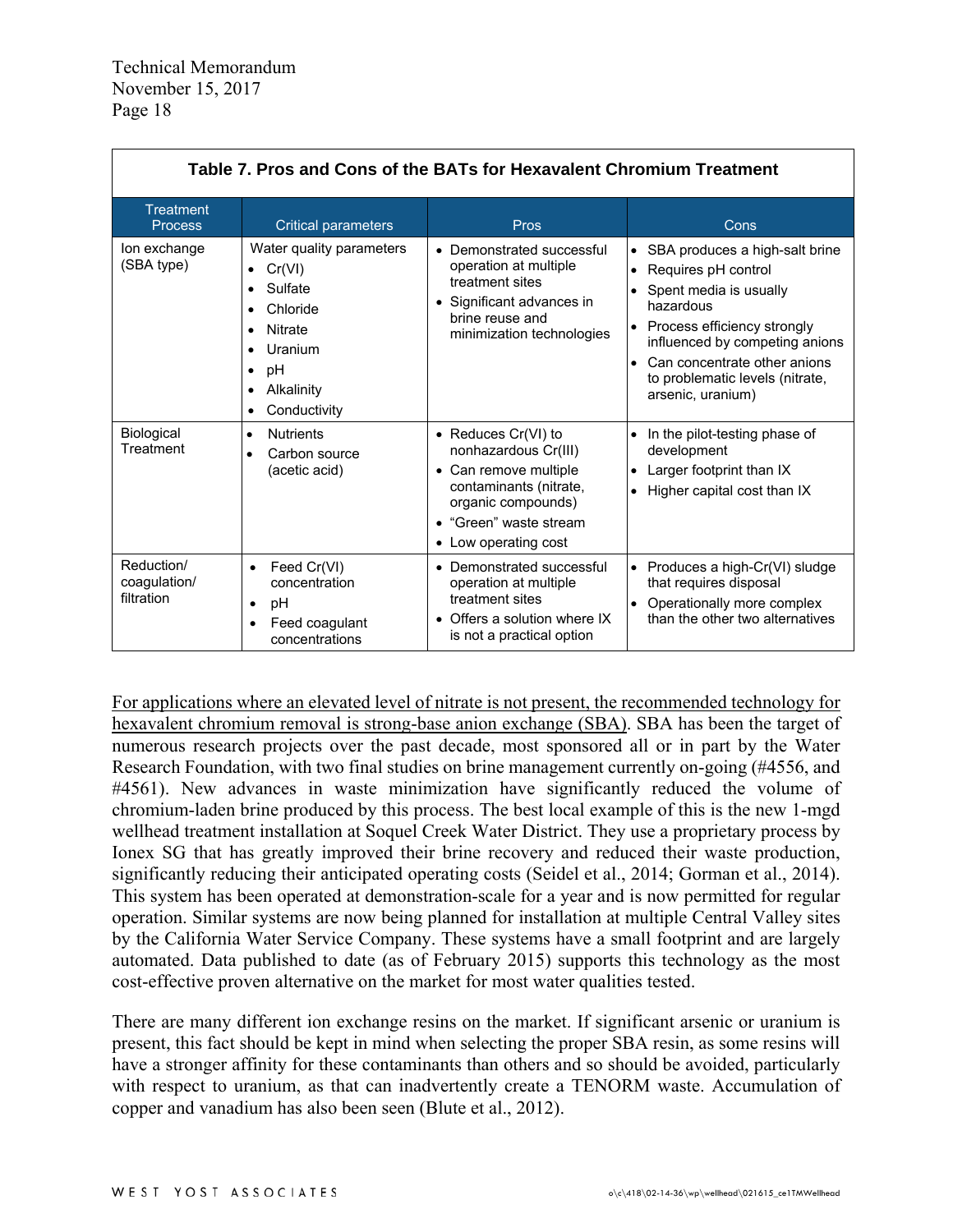When nitrate is present at concentrations near to above the MCL, it is recommended that biological treatment also be seriously considered. All strong base anion exchange resins will strongly remove nitrate, which will usually breakthrough first (i.e., start to bleed back off the resin into the water). Sulfate is another strong adsorber to SBA resins. If they co-occur, these two contaminants can greatly reduce resin capacity for Cr(VI). A key aspect of the Ionics brine minimization process is an ability to "bleed off" the accumulated sulfate and nitrate on the resin before hexavalent chromium starts to desorb, so more Cr(VI) can be removed before the brine is regenerated. However, if the feed water nitrate level is near or above the MCL, blending this excess nitrate back into the product stream is not an option and reduction of the waste brine becomes much more complex and expensive.

One biological treatment technology, BIOTTTA™ (AdEdge Water Technologies), has conditional approval for treatment of nitrate and is pursuing DDW conditional approval for hexavalent chromium treatment in 2015 (pilot testing is planned for Spring 2015). The footprint and capital cost for this biological treatment system is larger than an ion exchange system would be, but like IX it is also largely automated. Biological treatment also has the benefit of being a "green" technology—nitrate is reduced to  $N_2$  and  $Cr(VI)$  is reduced to  $Cr(III)$ . If brine minimization is anticipated to be difficult due to the presence of high levels of nitrate, it is anticipated that biological treatment may present a more cost-effective alternative, provided that the chromium treatment and waste handling is proven out. Removal of uranium is under investigation. Waste management is still being evaluated with respect to disposal requirements.

There are other commercial biological treatment processes on the market for nitrate treatment in California, including Envirogen's fluidized bed reactor and AroNite—APT Water's membrane biofilm reactor, and one under demonstration-testing by Evoqua. But their abilities to remove co-contaminants are unknown at this time. While none of these technologies are yet conditionally approved for Cr(VI) removal by the DDW as of February 2015, much research is on-going. New, more detailed performance and waste management data will likely be available to allow better assessment as to its appropriateness as compared to SBA.

#### Manganese

The best alternative for manganese treatment is oxidation/filtration with sorptive media. The key water quality parameters affecting performance and the pros and cons of these technologies are summarized in Table 8 below. For applications where manganese, or manganese and iron are the target contaminants, the recommended media/technology is greensand filtration. Greensand is a simple, well-proven technology that does not produce a hazardous waste stream and is often the lowest-cost alternative. The ability to dispose of significant volumes of backwash water on a regular basis is needed. Sewer disposal is typical. Other adsorptive filter media are also sometimes used. Sometimes these alternatives are preferred if costs for the specific application would be cheaper, or co-removal of another contaminant is desired.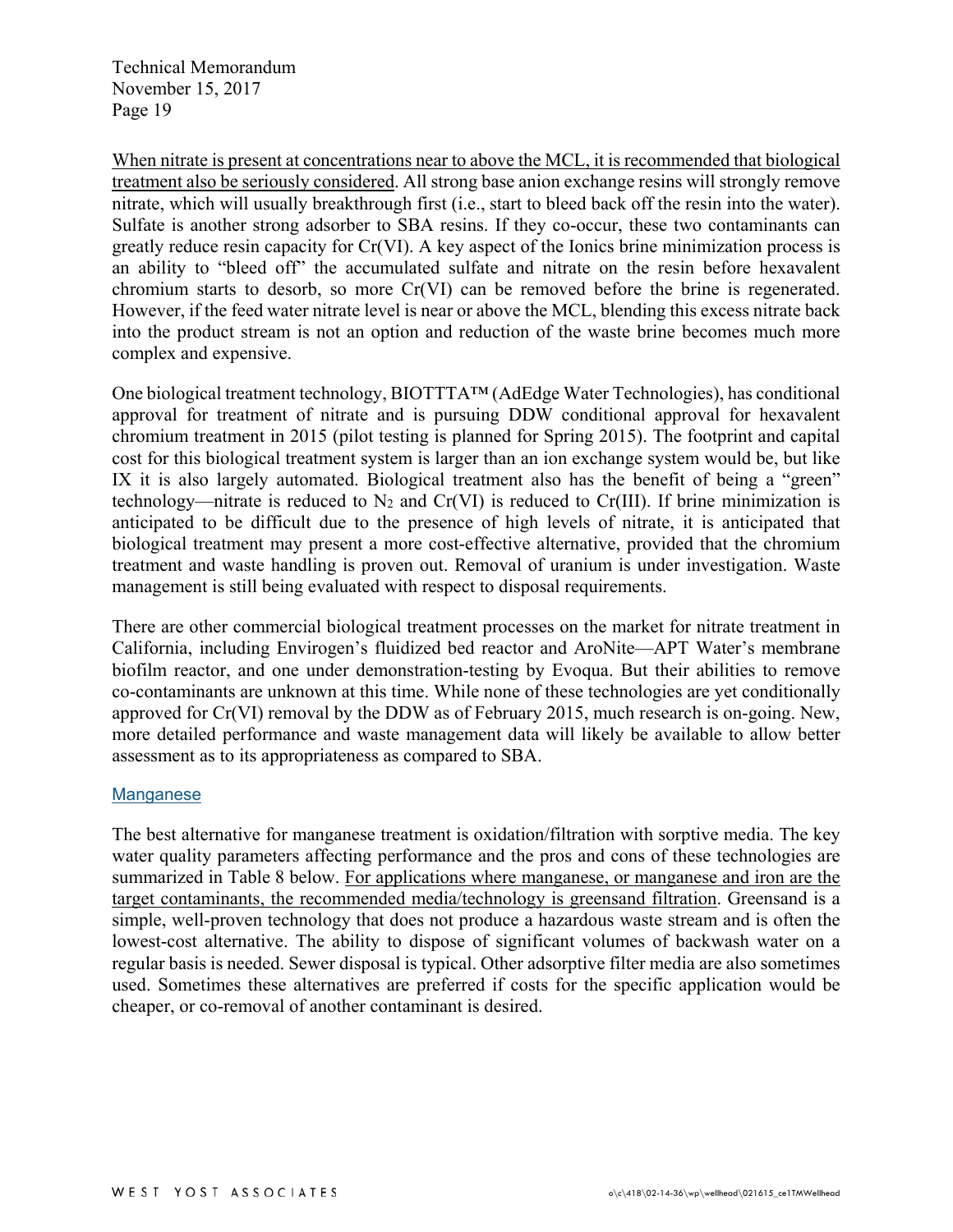| Table 8. Pros and Cons of the BATs for Manganese Treatment                           |                                                                                                                                                                                                                                    |                                                                                                    |                                                                                                                                |  |  |  |
|--------------------------------------------------------------------------------------|------------------------------------------------------------------------------------------------------------------------------------------------------------------------------------------------------------------------------------|----------------------------------------------------------------------------------------------------|--------------------------------------------------------------------------------------------------------------------------------|--|--|--|
| <b>Treatment Process</b>                                                             | <b>Critical parameters</b>                                                                                                                                                                                                         | <b>Pros</b>                                                                                        | Cons                                                                                                                           |  |  |  |
| Greensand filtration                                                                 | $\bullet$ Feed Mn<br>concentration<br>$\bullet$ pH<br>$\bullet$ Co-contaminants<br>(Fe, H <sub>2</sub> S, As)                                                                                                                      | • Simple to operate<br>• Long service life<br>• Moderate capital cost<br>and low operating<br>cost | • Must add an oxidant<br>• Regeneration takes<br>at least 4 - 24 hours<br>after extended<br>dormancy                           |  |  |  |
| Oxidation/ adsorption<br>on MnO <sub>2</sub> -coated filter<br>media (typically GAC) | $\bullet$ Feed Mn<br>concentration<br>$\bullet$ pH<br>$\bullet$ EBCT<br>• Co-contaminants<br>(Fe, H <sub>2</sub> S, As)<br>• Oxidation state of<br>coating (higher<br>oxidation state<br>results in greater<br>removal efficiency) | • Simple to operate<br>• Long service life<br>• Can be cheaper than<br>greensand                   | • More sensitive to pH<br>• Must add an oxidant<br>• Regeneration takes<br>at least 4 - 24 hours<br>after extended<br>dormancy |  |  |  |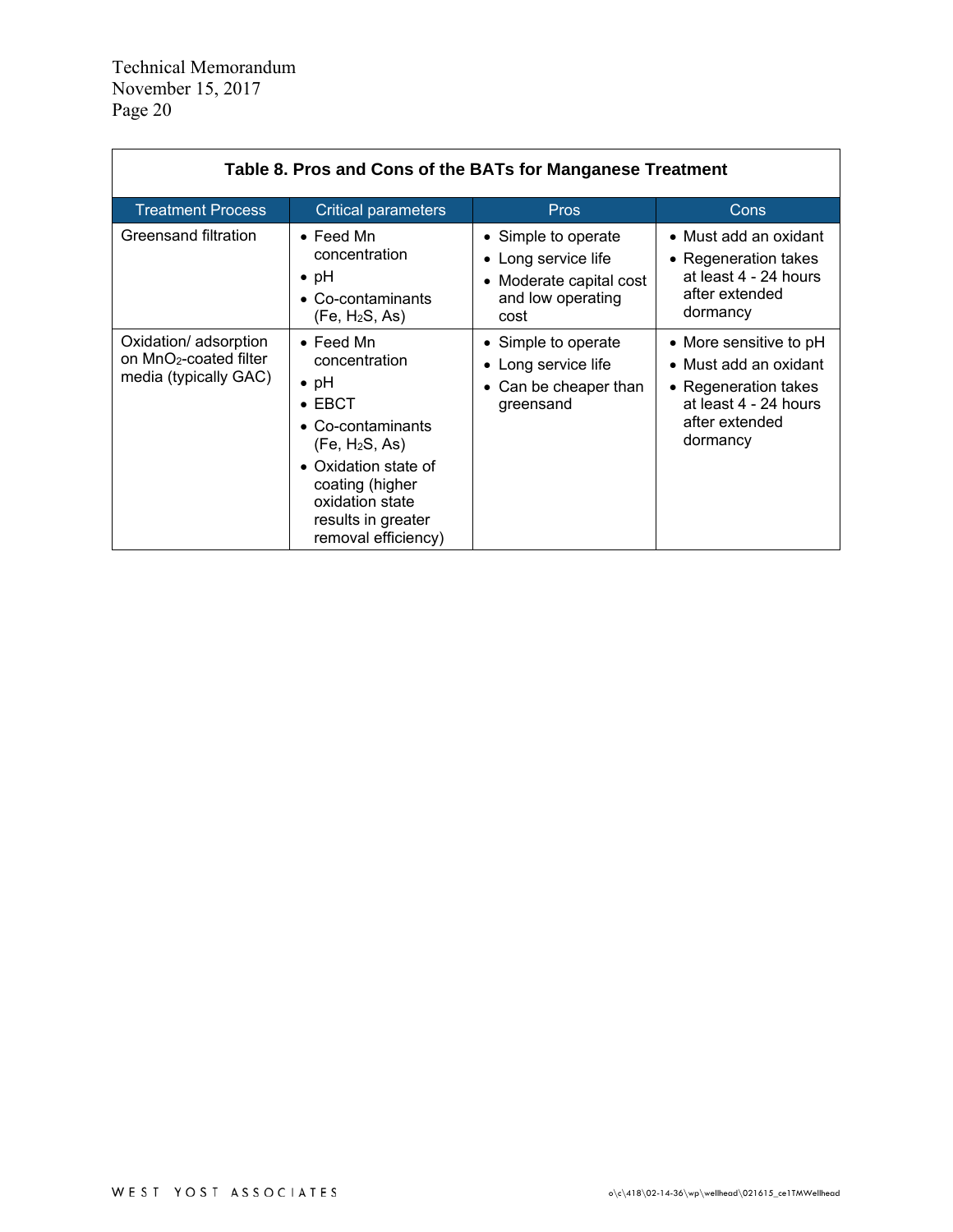## **Nitrate**

The best alternatives for nitrate treatment are biological treatment and ion exchange. The key water quality parameters affecting performance and the pros and cons of these technologies are summarized in Table 9 below.

| Table 9. Pros and Cons of the BATs for Nitrate Treatment |                                                                                                                                                                       |                                                                                                                                         |                                                                                      |  |  |  |
|----------------------------------------------------------|-----------------------------------------------------------------------------------------------------------------------------------------------------------------------|-----------------------------------------------------------------------------------------------------------------------------------------|--------------------------------------------------------------------------------------|--|--|--|
| <b>Treatment Process</b>                                 | <b>Critical Parameters</b>                                                                                                                                            | <b>Pros</b>                                                                                                                             | Cons                                                                                 |  |  |  |
| <b>Biological treatment</b>                              | • Feed concentration of<br>carbon source<br>(e.g., citric acid) and<br>nutrients $(PO4$ <sup>-</sup> )                                                                | • No high-TDS, high-nitrate<br>waste stream<br>Robust response to<br>$\bullet$<br>changes in nitrate<br>concentration<br>• Low O&M cost | Comparatively new<br>technology<br>Capital cost is likely<br>higher                  |  |  |  |
| lon exchange                                             | Water quality parameters<br>• $Cr(VI)$<br>$\bullet$ Sulfate<br>$\bullet$ Chloride<br>• Nitrate<br>$\bullet$ Uranium<br>$\bullet$ pH<br>• Alkalinity<br>• Conductivity | • Proven technology with<br>long track record<br>• Moderate capital cost                                                                | • Produces a high-TDS<br>waste<br>• Co-contaminants<br>compete for sorption<br>sites |  |  |  |

Given the problematic issue of brine disposal from IX processes and California's conditional acceptance of biological treatment processes, where nitrate alone is the target contaminant, the recommended technology is biological filtration. As discussed in the previous section on hexavalent chromium treatment, a number of biological filtration technologies have earned conditional approval in the state of California and are either installed (West Valley Water District) or in the process of being installed (City of Delano) for full-scale treatment. The City of Rialto uses biofiltration for co-treatment of perchlorate and nitrate. Biofiltration's waste is "green." The nitrate is converted to nitrogen gas and the only byproduct is biomass that must periodically be wasted from the filter beds. This is typically sent to the sewer. This avoids the problem of disposing of a high-TDS brine waste that IX processes feature. As biofiltration is a very efficient, stable process (nearly complete removal of nitrate), sidestream treatment with blending to reduce system costs should be considered.

While biological filtration is recommended, SBA is also a well-tested, proven alternative. SBA is very efficient at nitrate removal and would require frequent regeneration. The high waste brine will typically be 1.5% of your process flow stream. This high-TDS waste stream would likely need to be trucked off site for disposal at East Bay Municipal Water District or other high-TDS waste receiving agency. The City of Modesto's Sutter Wastewater Treatment Plan discharges to the San Joaquin River and uses a sidestream of recycled water to irrigate fodder crops. The Sutter Plant denitrifies, so the accumulated nitrate would not be a concern, but it does already have trouble meeting its TDS and chloride TMDL, and all plants have irrigation TDS limits.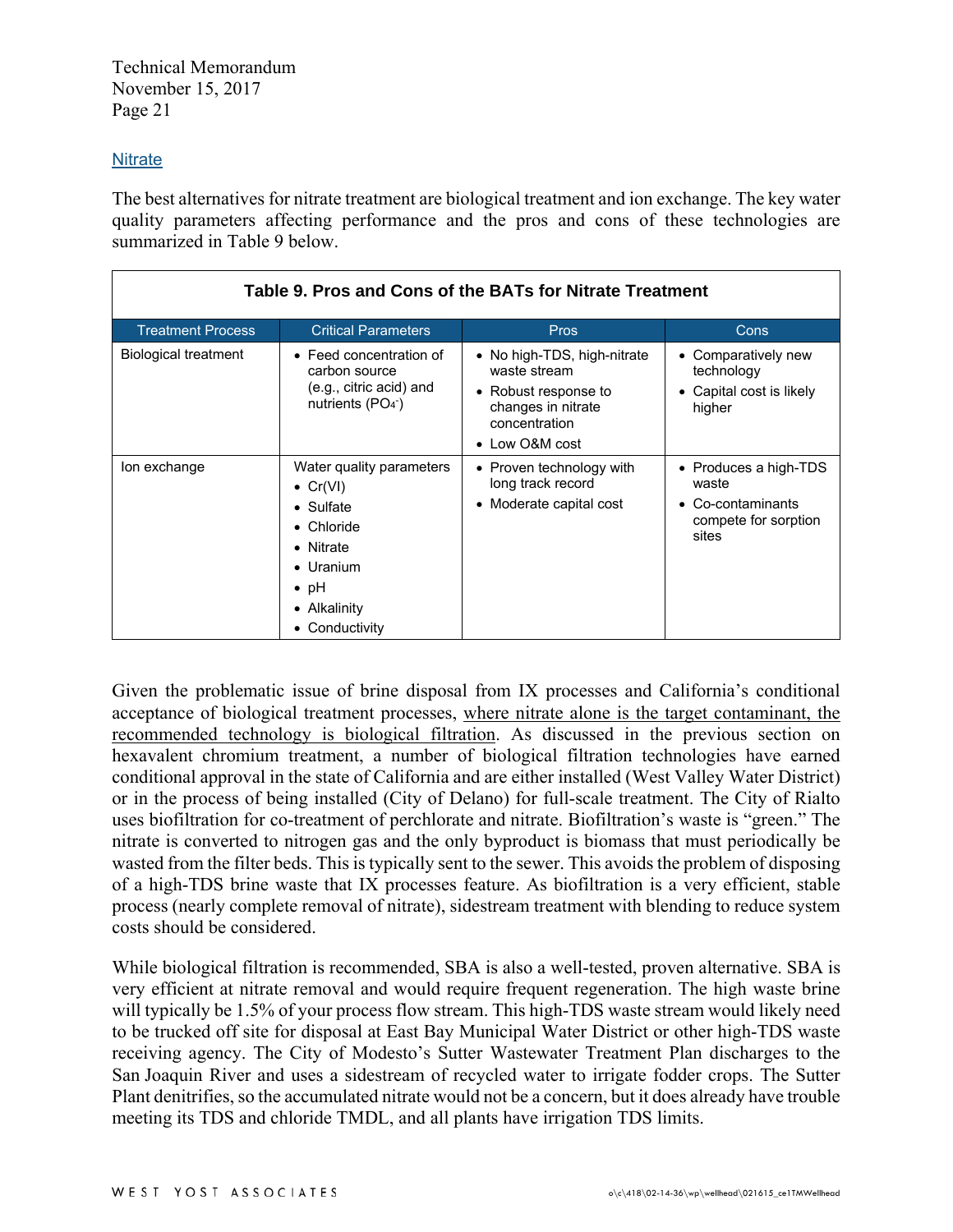Where nitrate co-occurs with uranium, it is recommended that treatment with biofiltration and SBA in series be investigated. This will be discussed in more detail in the subsequent section on uranium treatment.

## $\underline{\mathsf{U}}$

The best alternatives for uranium treatment are ion exchange and coagulation/filtration. The key water quality parameters affecting performance and the pros and cons of these technologies are summarized in Table 10 below.

| Table 10. Pros and Cons of the BATs for Uranium Treatment |                                                                                                                                                 |                                                                                                                                       |                                                                                                                                                           |  |  |  |
|-----------------------------------------------------------|-------------------------------------------------------------------------------------------------------------------------------------------------|---------------------------------------------------------------------------------------------------------------------------------------|-----------------------------------------------------------------------------------------------------------------------------------------------------------|--|--|--|
| <b>Treatment Process</b>                                  | <b>Critical Parameters</b>                                                                                                                      | <b>Pros</b>                                                                                                                           | Cons                                                                                                                                                      |  |  |  |
| lon exchange                                              | Water quality parameters<br>• Uranium<br>$\bullet$ Sulfate<br>$\bullet$ Chloride<br>• Nitrate<br>$\bullet$ pH<br>• Alkalinity<br>• Conductivity | • Proven technology with<br>long track record<br>• Moderate capital cost                                                              | • Can produce a<br>high-TDS waste that is<br>difficult to dispose of<br>• Resins are TENORM<br>wastes<br>Co-contaminants<br>compete for sorption<br>sites |  |  |  |
| C/F                                                       | $\bullet$ pH<br>• Feed coagulant<br>concentrations                                                                                              | • Demonstrated<br>successful operation at<br>multiple treatment sites<br>• Offers a solution where<br>IX is not a practical<br>option | $\bullet$ Produces a hazardous<br>sludge that requires<br>disposal<br>• Operationally more<br>complex than IX                                             |  |  |  |

Like hexavalent chromium, uranium is very well removed by anion exchange. If uranium is the only constituent, anion exchange with off-site regeneration is recommended. Groundwater uranium treatment systems are relatively common in Southern California and Nevada. These systems are typically operated to resin exhaustion, and then the resin supplier returns to change out the spent resin, or it is sent back to the vendor by the utility. The exhausted resin is then regenerated off site and the associated TENORM waste is contracted out to be dealt with by others. The replacement frequency at these sites can extend to one to two years, depending upon water quality.

The downside of anion exchange for uranium removal is the resin's strong affinity for nitrate. Given the orders-of-magnitude difference in their concentrations, the resin will become exhausted relative to nitrate long before it would relative to uranium. (It also has a strong affinity for sulfate, but sulfate breakthrough is much less problematic from a regulatory compliance standpoint.) If the concentration of nitrate is low, this is not problematic, but for applications where nitrate will be a significant competitor for sorption sites, which would likely include a number of the City's wells, it is recommended that biofiltration be considered for use upstream of the ion exchange process to remove the nitrate and sulfate from the feed water.

The practicality of adding an upstream process can be determined relatively easily by working with a biofiltration manufacturer and an ion exchange resin vendor or two to size systems based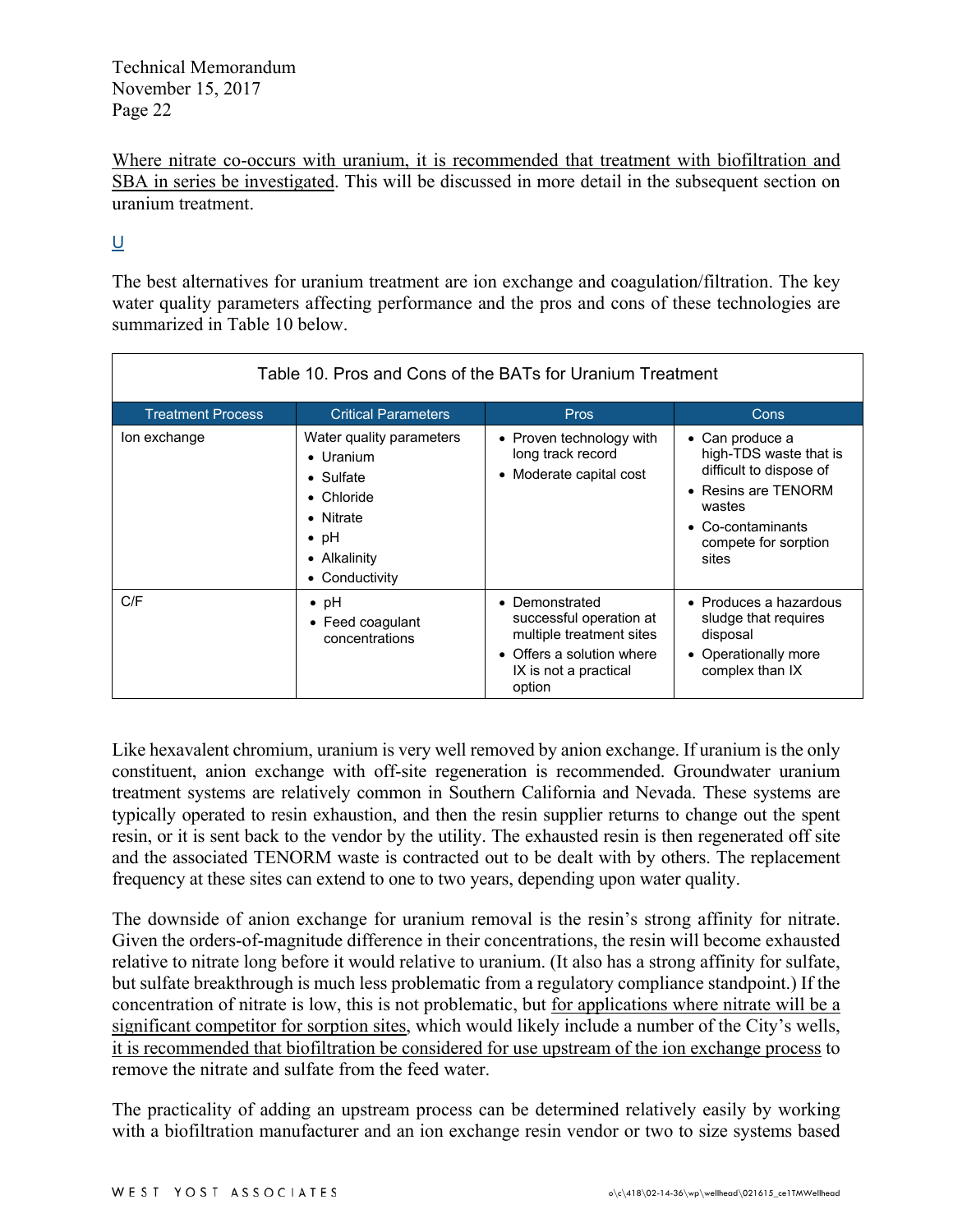on the water quality with and without biological pretreatment—system sizes, costs, and waste management pros and cons (particularly the feasibility of offsite regeneration) can be quickly assessed. It is unknown whether uranium accumulation in the biological treatment sludge would be a concern. That would need to be investigated. There is some initial anecdotal data indicating that some biological technologies may remove uranium as well, but there is no peer-reviewed data on that application to date.

# Sr

USEPA BATs for Sr-90 are ion exchange and RO. No BATs have been established for non-radioactive strontium, though both IX and RO should be effective. The literature suggests that best alternatives for strontium treatment are ion exchange and lime softening. The key water quality parameters affecting performance and the pros and cons of these technologies are summarized in Table 11 below.

| Table 11. Pros and Cons of the BATs for Strontium Treatment |                                                                                                                                                               |                                                                             |                                                                                                                     |  |  |  |
|-------------------------------------------------------------|---------------------------------------------------------------------------------------------------------------------------------------------------------------|-----------------------------------------------------------------------------|---------------------------------------------------------------------------------------------------------------------|--|--|--|
| <b>Treatment Process</b>                                    | <b>Critical Parameters</b>                                                                                                                                    | <b>Pros</b>                                                                 | <b>Cons</b>                                                                                                         |  |  |  |
| lon exchange                                                | Water quality parameters<br>• Strontium<br>$\bullet$ Calcium<br>$\bullet$ Radium<br>• Other cation hardness<br>$\bullet$ pH<br>• Alkalinity<br>• Conductivity | • Proven technology in<br>mining waste treatment<br>• Moderate capital cost | • Produces a high-TDS<br>waste<br>$\bullet$ Co-contaminants<br>compete for sorption<br>sites                        |  |  |  |
| Lime Softening                                              | • Calcium concentration<br>$\bullet$ pH                                                                                                                       | • No high-TDS waste<br>stream.<br>• Simple technology                       | • Small dataset on<br>efficacy<br>• Produces a sludge that<br>needs disposal<br>• Significantly larger<br>footprint |  |  |  |

Given its non-regulated status, limited drinking water treatment information is available for strontium. It is unclear at this time what the best technology for strontium removal is for the City of Modesto's application. After the Fukushima Daiichi nuclear accident in early 2011, several new articles were published with innovated treatment solutions for Sr-90, but focused on removing strontium from the environment, not from water. But given the USEPA's recent positive decision to regulate strontium, it is expected that research will advance relatively quickly over the next five years or so. The Water Research Foundation (WaterRF) and the American Water Works Association have jointly funded an initial study to characterize the state of the science, "Critical Review of Treatment Options and Considerations for Strontium Removal from Water." A second project is expected to be solicited by WaterRF in late spring, "Evaluation of Treatment Options for Removal of Strontium from Water," to evaluate IX, lime softening and other, non-conventional approaches at bench-scale.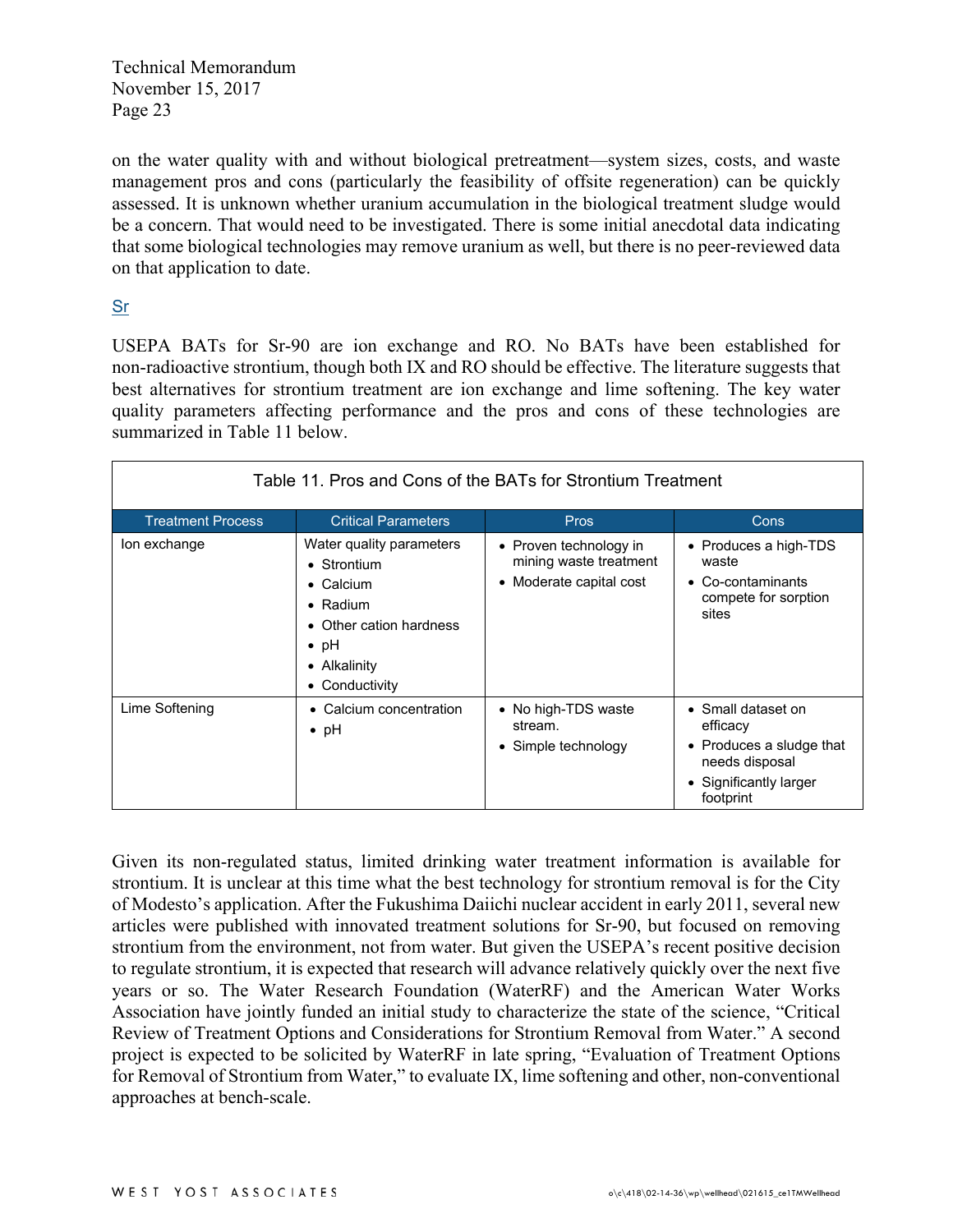Better information will become available as the implementation process moves forward. However, some basic conclusions can be drawn. Depending upon the ultimate Federal MCL relative to the City's strontium levels, lime softening or lime softening followed by cation exchange are likely the best alternatives for strontium removal based on currently available information. While most of the other contaminants of interest above can be removed by anion exchange, strontium occurs in groundwater as a cation. But while cation exchange is very effective at strontium removal, there are a number of strongly competing ions, particularly calcium, which make operation expensive. Any co-occurring radium would also likely co-accumulate on the resin and so would need to be considered. Like high nitrate in anion exchange uranium treatment applications, calcium has a strong affinity to cationic resins and so will exhaust the resin and breakthrough very quickly compared to strontium. This may increase the regeneration cycle by orders of magnitude. This suggests that lime softening or even an NF process to reduce the calcium level prior to treatment would be needed. This fact might shift the choice for best treatment option to lime softening.

There is limited data indicating that the softening process alone may provide sufficient treatment. A study conducted in 1954 compared strontium removal by chemical treatment used at treatment plants (Alexander et al. 1954). The study determined that lime softening removed, on average, 73% of the strontium while a plant solely practicing alum or ferrous sulfate coagulation would only see a 12% reduction. These removals are dependent on higher calcium content. So, if the needed strontium removal were relatively modest, a simple lime softening process may be adequate.

## Arsenic

The best alternatives for As(III) and As(VI) treatment are anion exchange (strong-base and weak-base), activated alumina, and oxidation/coagulation/filtration. The key water quality parameters affecting performance and the pros and cons of these technologies are summarized in Table 12 below.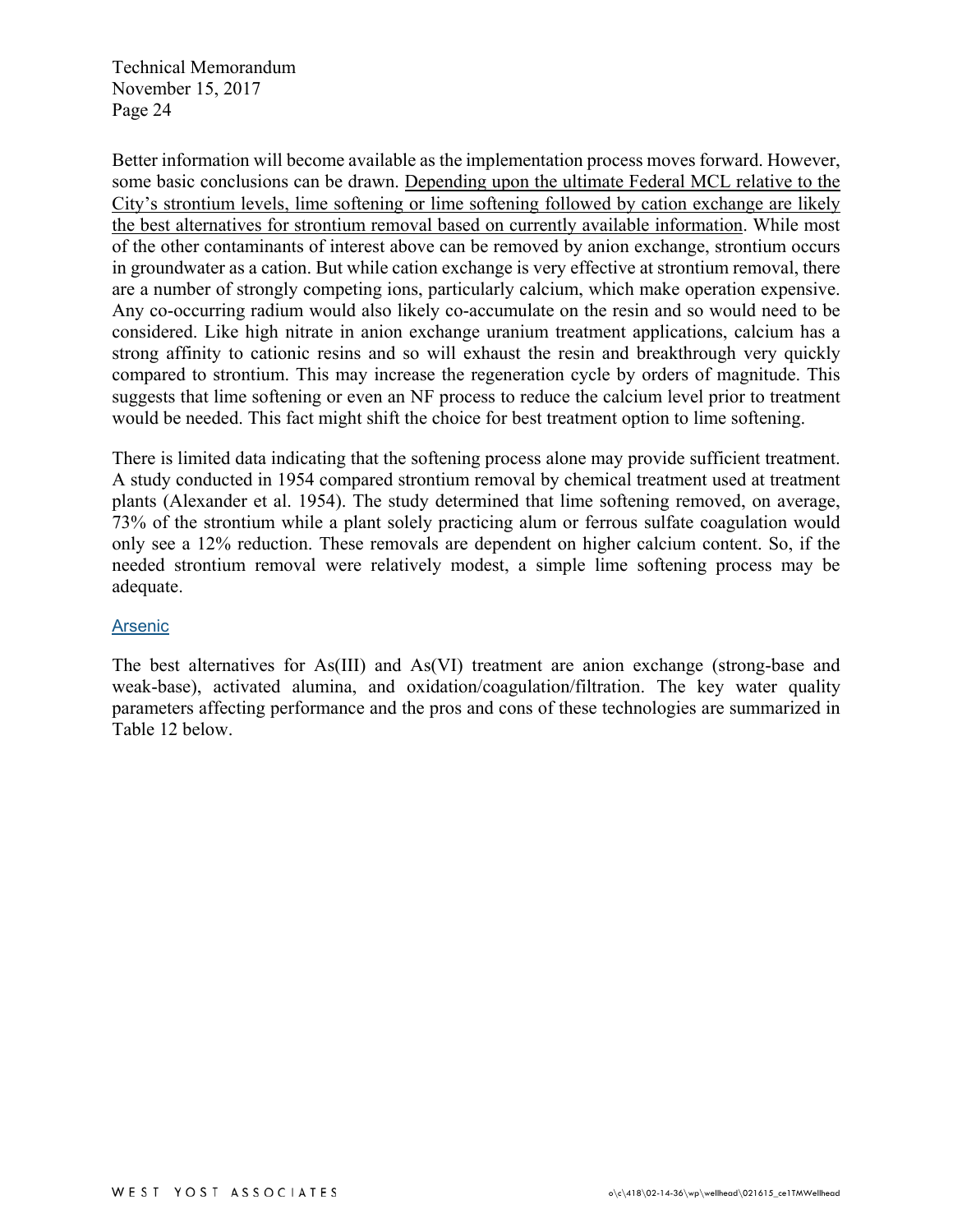| Table 12. Pros and Cons of the BATs for Arsenic Treatment |                                                                                                                                                                             |                                                                                                                              |                                                                                                                                                                                                                                                 |  |
|-----------------------------------------------------------|-----------------------------------------------------------------------------------------------------------------------------------------------------------------------------|------------------------------------------------------------------------------------------------------------------------------|-------------------------------------------------------------------------------------------------------------------------------------------------------------------------------------------------------------------------------------------------|--|
| <b>Treatment Process</b>                                  | <b>Critical parameters</b>                                                                                                                                                  | Pros                                                                                                                         | Cons                                                                                                                                                                                                                                            |  |
| Ion exchange (SBA type)                                   | Water quality parameters<br>Oxidize $As(III)$ to $As(V)$<br>Iron<br>$NO3-2$<br>$SO4-2$                                                                                      | • Proven technology                                                                                                          | • Requires pH control<br>Must oxidize $As(III)$ to $As(V)$<br>Pre-filter may be needed<br>ahead of resin vessels<br>• Treated water pH may be<br>lowered by HCO <sub>3</sub> <sup>-</sup> to CO <sub>3</sub> <sup>-2</sup><br>exchange on resin |  |
| <b>Activated Alumina</b>                                  | pH less than 5.5<br>٠                                                                                                                                                       | • Proven technology<br>• Removes both As(III)<br>and As(V) doesn't<br>require oxidation of<br>$As(III)$ to $As(V)$           | • Requires reducing pH to<br>optimize treatment.<br>$\bullet$ Requires increasing pH to<br>neutral range after<br>treatment for corrosion<br>control<br>• Use of acid and base to<br>adjust pH during and after<br>treatment will increase TDS  |  |
| Oxidation/coagulation/<br>filtration                      | Feed As(III)<br>$\bullet$<br>concentration<br>рH<br>$\bullet$<br>H <sub>2</sub> S<br>$\bullet$<br>Fe:As ratio<br>$\bullet$<br>Feed coagulant<br>$\bullet$<br>concentrations | • Proven technology<br>• Co-precipitates with<br>$Fe+3$<br>• Optimal strategy if<br>$[Fe^{+3}] > 0.3$ mg/L and<br>Fe:As > 20 | • Produces a high-As(V)<br>sludge that requires<br>disposal<br>Phosphate, silicate, and<br>NOM, interfere with iron<br>adsorption                                                                                                               |  |

## **SUMMARY & CONCLUSIONS**

The best technology for wellhead treatment depends upon both the target contaminant and the ambient water quality of the well water. The technologies considered included ion exchange, (reduction)/coagulation/filtration, sorptive processes, biological treatment, RO, NF, EDR and lime softening. A series of recommended treatment approaches were developed based on the published literature, conversations with vendors, and the available water quality data. Some contaminants had different recommendations based upon the feed water quality. These conclusions are summarized in Table 13 below.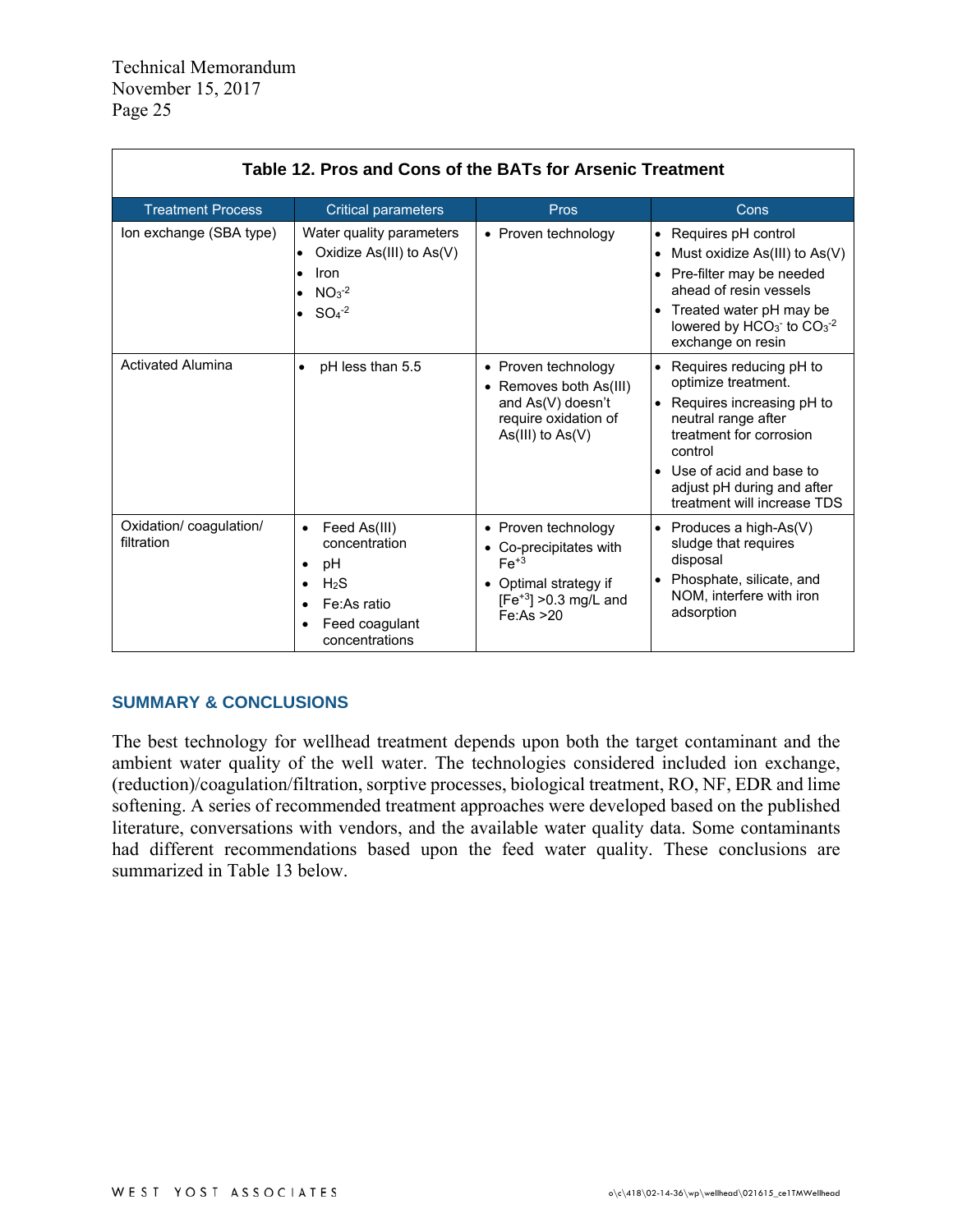| Table 13. Summary of Wellhead Treatment Recommendations by Contaminant Type |                                                                      |                                                                                                                       |                                                                                                                                                                          |  |
|-----------------------------------------------------------------------------|----------------------------------------------------------------------|-----------------------------------------------------------------------------------------------------------------------|--------------------------------------------------------------------------------------------------------------------------------------------------------------------------|--|
| Contaminant                                                                 | Recommended<br>Process(es)                                           | Rationale                                                                                                             | <b>Additional Notes</b>                                                                                                                                                  |  |
| Hexavalent<br>chromium/low nitrate                                          | Strong-base anion<br>exchange                                        | Advances in brine<br>minimization have<br>greatly reduced waste<br>management costs for<br>at least one<br>technology | If SBA or biological treatment<br>cannot be used alone.<br>biofiltration followed by SBA<br>may be warranted to minimize<br>expensive IX brine disposal<br>requirements. |  |
| Hexavalent<br>chromium/high nitrate                                         | <b>Biological treatment</b><br>(if proven), anion<br>exchange if not | Biological treatment is<br>proven at<br>bench-scale, pilot<br>testing in progress                                     |                                                                                                                                                                          |  |
| Manganese                                                                   | Greensand filtration                                                 | Simple to operate,<br>low-cost alternative                                                                            | Permanganate is a more<br>effective oxidant but use of free<br>chlorine may be simpler as it<br>can also serve as a disinfectant<br>residual post-treatment.             |  |
| <b>Nitrate</b>                                                              | <b>Biological filtration</b>                                         | Lowest-cost, simple<br>operation, eco-friendly                                                                        | A comparatively new<br>technology but conditionally<br>approved by DDW and does not<br>produce a brine waste.                                                            |  |
| Uranium                                                                     | Anion exchange with<br>off-site regeneration                         | Long operating life if<br>the nitrate<br>concentration is low,<br>no TENORM waste<br>production on-site               | If nitrate is relatively high (so<br>violation of the MCL is likely at<br>breakthrough), pretreatment<br>with biofiltration should be<br>considered.                     |  |
| Strontium                                                                   | Cation exchange<br>and/or lime softening                             | Both proven<br>efficacious                                                                                            | Dataset is limited. Cations like<br>calcium can be a big problem<br>for strontium removal with IX so<br>pretreatment may be warranted.                                   |  |
| Arsenic                                                                     | Oxidation,<br>coagulation, and<br>filtration                         | Simple to operate,<br>low-cost alternative                                                                            | Chlorine (hypochlorite) can be<br>used as both an oxidant and as<br>a post-treatment residual<br>disinfectant.                                                           |  |

As the City moves forward with treatment at one or more of its wells, site-specific details like water quality, available footprint, and access to waste disposal options may shift the preferred technology choice. Also, as technologies develop new (and/or better proven) options may become available that warrant serious consideration. Those have been highlighted in the text where developing information was available.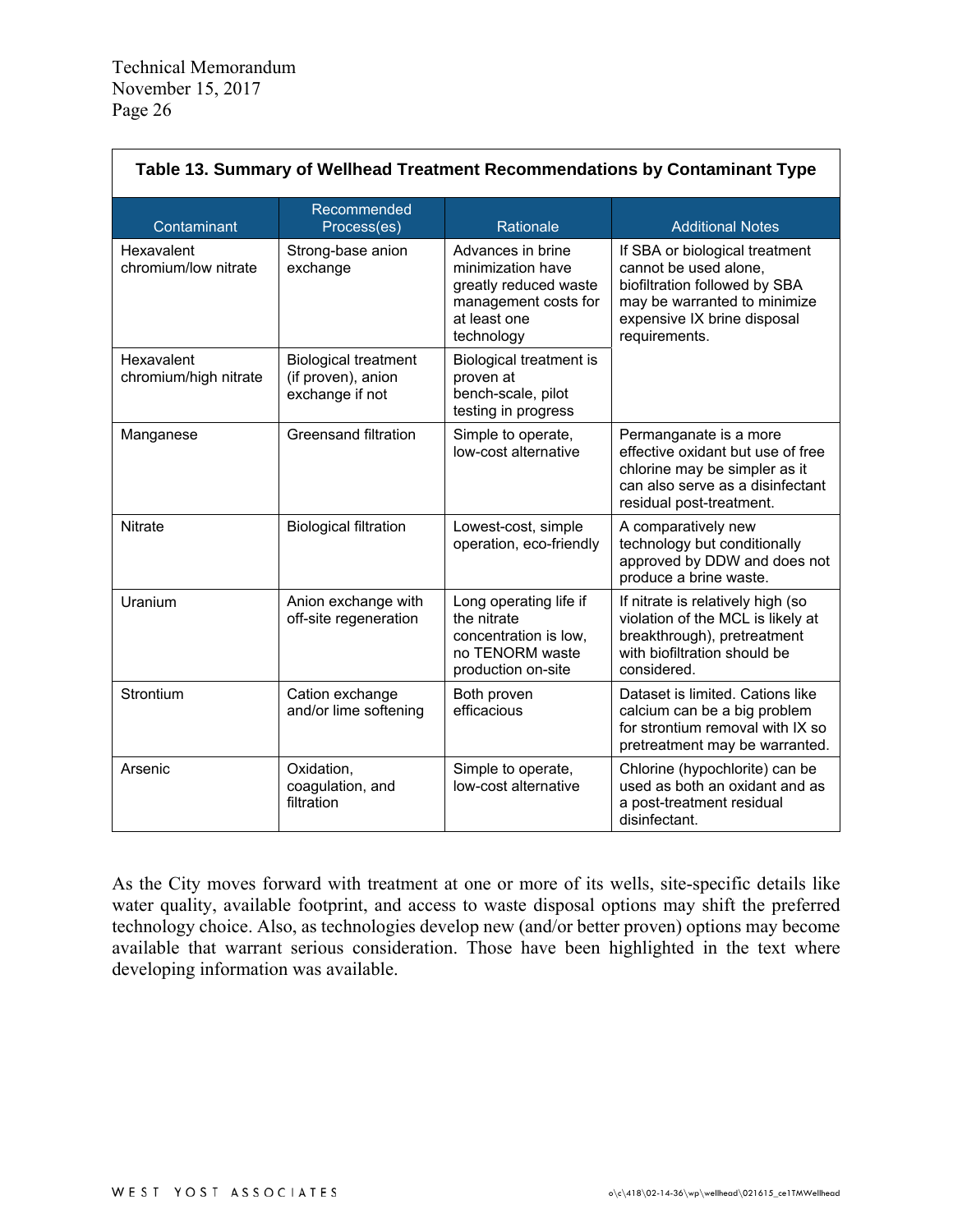#### **REFERENCES**

Alexander, G.V., Nusbaum, R.E., MacDonald, N.S. (1954). Strontium and calcium in municipal water supplies. *Journal American Water Works Association*, 46(7): 643-654.

AWWA (American Water Works Association). (2015). *Strontium* [http://www.drinktap.org/home/water-information/water-quality/ucmr3/strontium.aspx.](http://www.drinktap.org/home/water-information/water-quality/ucmr3/strontium.aspx) Retrieved January 6, 2015.

Blute, N.K., Wu, X., Visosky, T. and DeWolfe, J. (2012). *Hexavalent Chromium Treatment Residuals Management*. Association of California Water Agencies.

Gorman, C., Henrie, T., Seidel, C., Huang, L., and Li, X. (2014). From Bench to Full Scale: A Water Utility's Approach to Compliance with the California Hexavalent Chromium MCL. Presented at the Fall 2014 AWWA California-Nevada Section Annual Conference, October 20-23, Reno, NV.

Lee, S.Y., Hall, S.K., Bondietti, E.A., (1982). *Methods for Removing Uranium from Drinking Water: II. Present Municipal Water Treatment and Potential Removal Methods.* EPA Report 570/9-82-003, December 1982. USEPA: Washington, D.C.

Marshack, J.B. (1989). *The Designated Level Methodology for Waste Classification and Cleanup Determination*. RWQCB Central Valley Region, 1989 update. Prepared for the California Central Valley Regional Water Quality Control Board.

New Mexico State University. (1999). *Arsenic Removal from Water Using Manganese Greensand: Laboratry Scale Batch and Column Studies*. Water Treatment Technology Report No. 41, June, 1999. United States Bureau of Reclamation: Denver.

Shen, J., and Schäfer, A. (2014). Removal of fluoride and uranium by nanofiltration and reverse osmosis: A review. *Chemosphere*, 117:679-691.

Seidel, C., Gorman, C., Ghosh, A., Dufour, T., Mead, C., Henderson, J., Li, X., Darby, J., Green, P., McNeill, L. (2014). *Hexavalent Chromium Treatment with Strong Base Anion Exchange*. Water Research Foundation: Denver.

Sorg, T. J. (1988). Methods for Removing Uranium from Drinking Water. *Journal of the American Water Works Association*, 80(7):105-111.

Tobiason, J.E., Islam, A.A., Knocke, W.R., Goodwill, J., Hargette, P., Bouchard, R. and Zuravnsky, L. (2008). *Characterization and Performance of Filter Media for Manganese Control*. Water Research Foundation (formerly Awwa Research Foundation): Denver.

USEPA. (2014a). Announcement of Preliminary Regulatory Determinations for Contaminants on the Third Drinking Water Contaminant Candidate List. *Federal Register*, 79(202):62716-62750.

USEPA. (2014b). Radionuclides in Drinking Water/Waste Disposal Options. [http://cfpub.epa.gov/safewater/radionuclides/radionuclides.cfm?action=Rad\\_Disposal%20Options.](http://cfpub.epa.gov/safewater/radionuclides/radionuclides.cfm?action=Rad_Disposal%20Options) Retrieved December 19, 2014.

USEPA. (2005). *A Regulator's Guide to the Management of Radioactive Residuals from Drinking Water Treatment Technologies*. Report EPA 816-R-05-004, July 2005. USEPA: Washington, D.C.

USEPA. (2003). *Arsenic Treatment Technology Evaluation Handbook for Small Systems*. Report EPA 816/R-03/014.

USEPA. (2000). *Evaluation of EPA's Guidelines for Technologically Enhanced Naturally Occurring Radioactive Materials (TENORM) Report to Congress*. Report EPA 402-R-00-01, June 2000. USEPA: Washington, D.C.

Viers, J.H., Liptzin, D., Rosenstock, T.S., Jensen, V.B., Hollander, A.D., McNally, A. King, A.M., Kourakos, G., Lopez, E.M., De La Mora, N., Fryjoff-Hung, A., Dzurella, K.N., Canada, H., Laybourne, S., McKenney, C., Darby, J., Quinn, J.F., and Harter, T. (2012). *Nitrogen Sources and Loading to Groundwater. Technical Report 2*. Center for Watershed Sciences, University of California, Davis Groundwater Nitrate Project, Implementation of Senate Bill X2 1. Prepared for: California State Water Resources Control Board. March 2012.

USEPA. (2003). Design Manual: Removal of Arsenic from Drinking Water Supplies by Adsorptive Media, EPA Contract No. 68-C7-0008.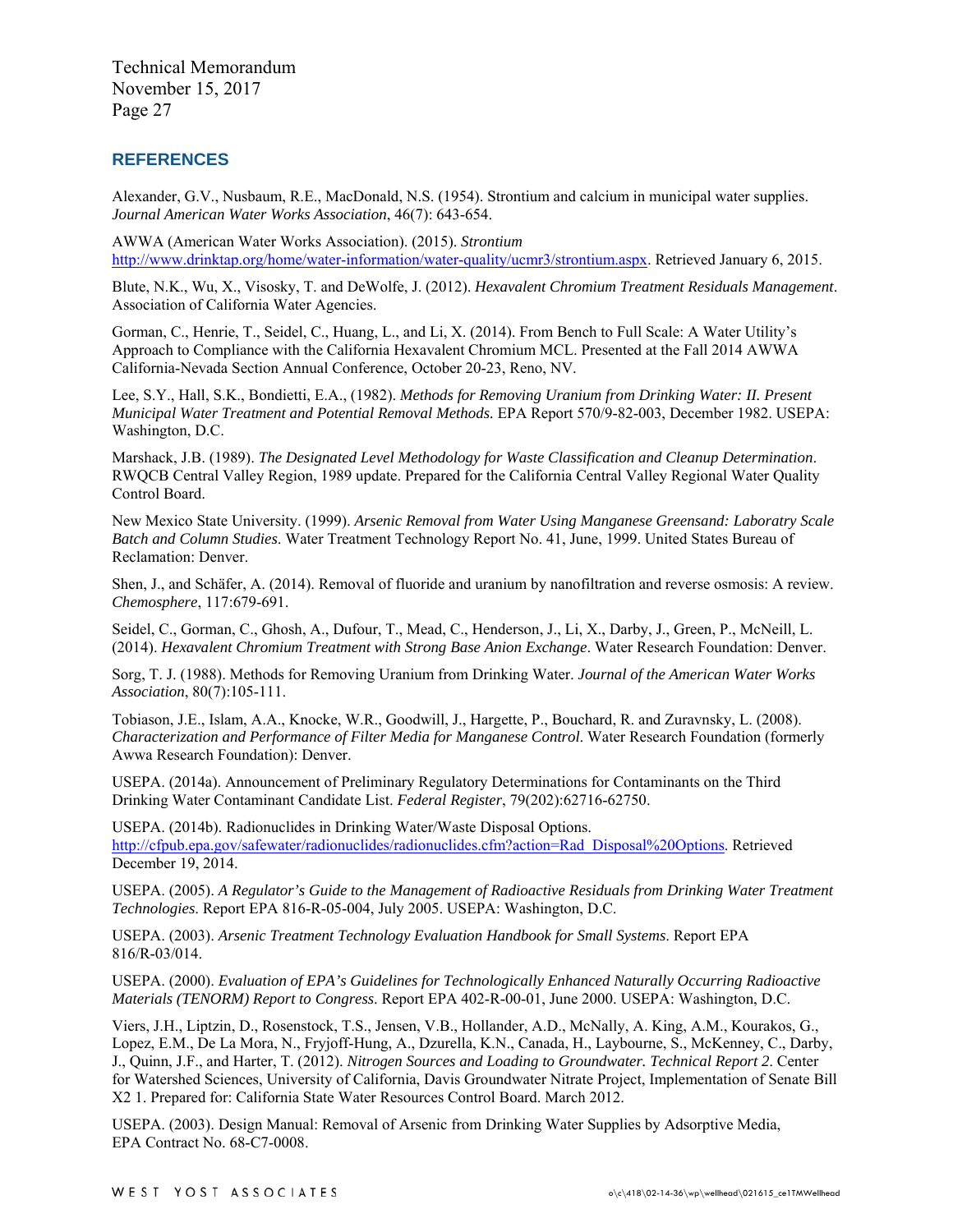USEPA. (2003). Design Manual: Removal of Arsenic from Drinking Water Supplies by Ion Exchange, EPA Contract No. 68-C7-0008.

USEPA. (2006) Design Manual: Removal of Arsenic from Drinking Water Supplies by Iron Removal Process, EPA Contract No. 68-C-00-185.